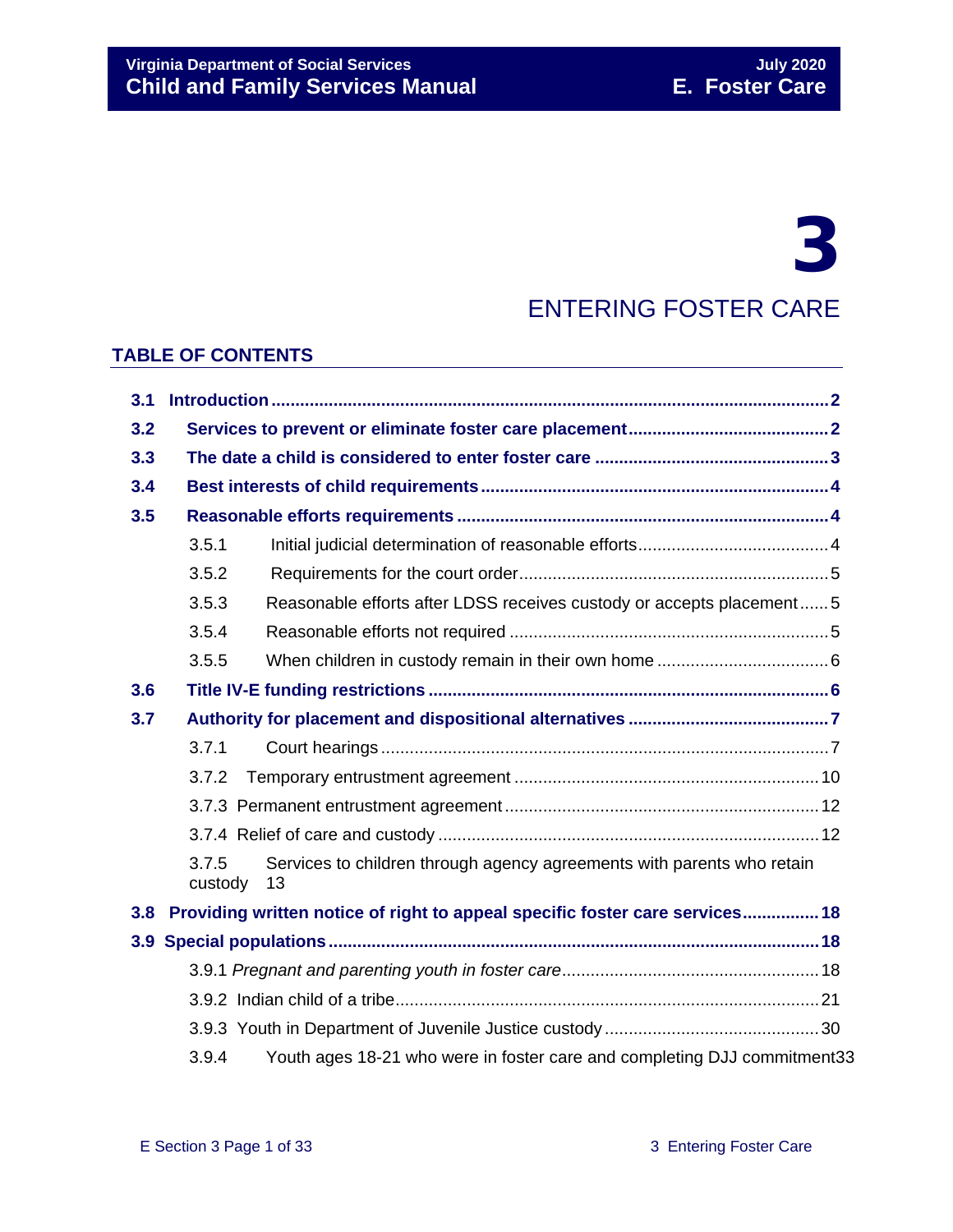# 3 ENTERING FOSTER CARE

# <span id="page-1-0"></span>**3.1 Introduction**

Children enter foster care through:

- Court commitment based on an abuse or neglect petition.
- A CHINS (children in need of services) petition.
- An entrustment.
- Delinquency or request for relief of care and custody petitions.
- Non-custodial foster care agreements.
- Re-entry from a commitment to the Department of Juvenile Justice.

# <span id="page-1-1"></span>**3.2 Services to prevent or eliminate foster care placement**

Foster care prevention services shall be provided to children and their families in their homes and communities to prevent or eliminate the need for foster care placements.

Any service in the home or community that is available to a child in foster care placement and his family shall be available to a child and his family as prevention services to prevent or eliminate the need for foster care placement based on an assessment of the child's and family's needs.

These services are available to children who are abused or neglected as defined in § [63.2-100](https://law.lis.virginia.gov/vacode/63.2-100/) or in need of services as defined in § [16.1-228.](https://law.lis.virginia.gov/vacode/16.1-228/) The Children's Services Act (CSA) guidelines specify the criteria for the Family Assessment and Planning Team (FAPT), or an approved multi-disciplinary team, to use in determining when a child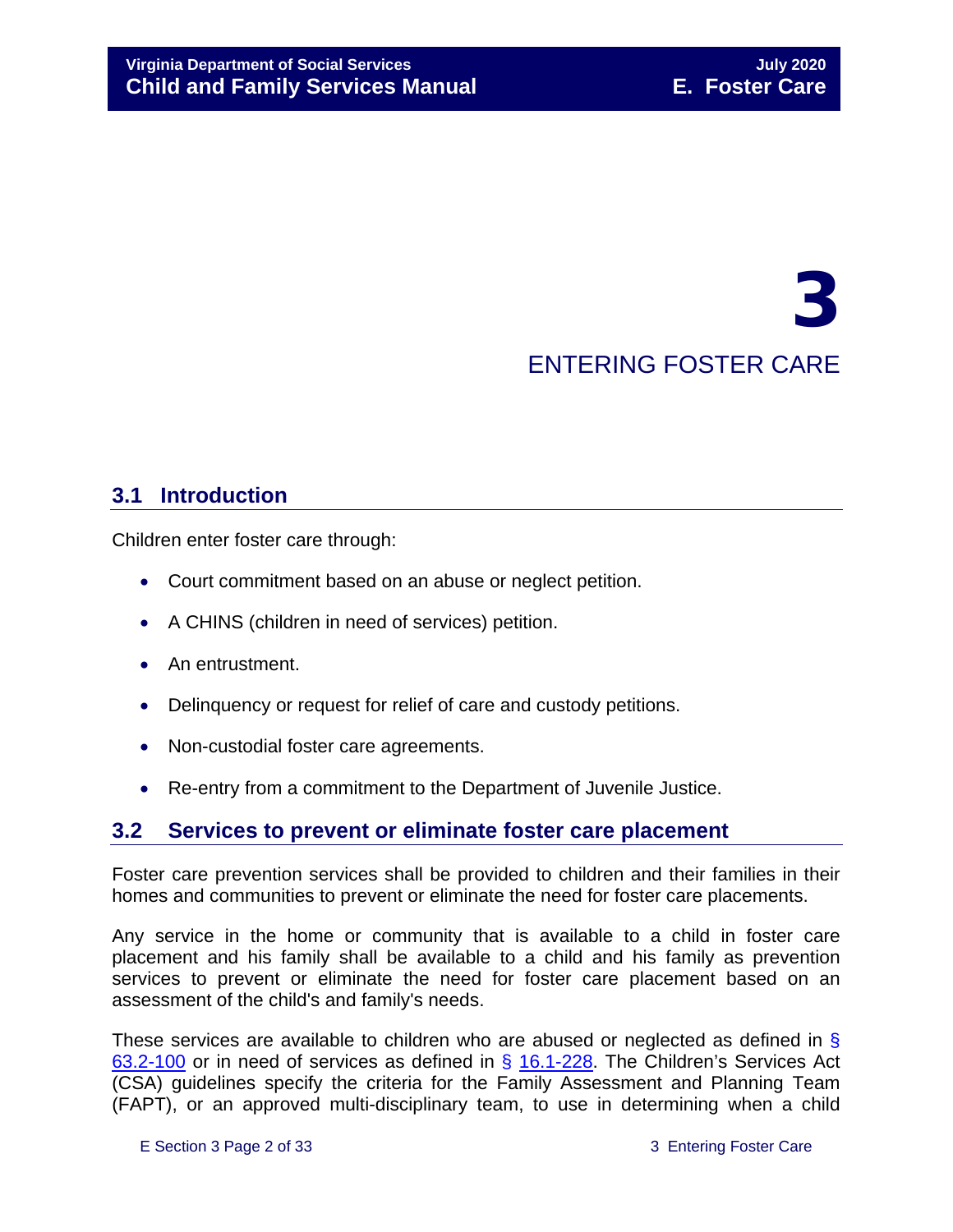meets the statutory definition of a "child in need of services" and is eligible for foster care services, consistent with the Community Policy Management Team (CPMT) policies. (See the [CSA Policy Manual.](http://www.csa.virginia.gov/CSAManual.cfm))

Out-of-home placements are not considered prevention services. Short-term stays outside of the home are only considered prevention services when children temporarily leave their homes for short stays of less than 14 days for the purposes of crisis stabilization, respite, hospitalization to meet acute physical or medical needs, or shortterm psychological or psychiatric evaluations.

The Code of Virginia (§§ [16.1-252,](https://law.lis.virginia.gov/vacode/title16.1/chapter11/section16.1-252/) [16.1-277.01,](https://law.lis.virginia.gov/vacode/title16.1/chapter11/section16.1-277.01/) [16.1-277.02,](https://law.lis.virginia.gov/vacode/title16.1/chapter11/section16.1-277.02/) [16.1-278.2,](https://law.lis.virginia.gov/vacode/title16.1/chapter11/section16.1-278.2/) [16.1-278.3,](https://law.lis.virginia.gov/vacode/title16.1/chapter11/section16.1-278.3/) and [16.1-283\)](https://law.lis.virginia.gov/vacode/title16.1/chapter11/section16.1-283/) requires courts to consider persons with a legitimate interest for custody of the child when evaluating removal, entrustment, relief of custody, and termination of parental rights. In any proceeding in which a child is removed from his home, the court may order the parents or guardians of such child to provide the names and contact information to the local department of social services for all persons with a legitimate interest (§ [16.1-229.1](https://law.lis.virginia.gov/vacode/title16.1/) of the Code of Virginia).

### <span id="page-2-0"></span>**3.3 The date a child is considered to enter foster care**

Federal law and regulation provide specific criteria for calculating timelines for determining when a child is considered to have "entered foster care" for the specific purpose of ensuring that court hearings are held according to federal requirements. Virginia's court hearing requirements surpass federal requirements and as a result, ensure that the case of each child in foster care is heard more frequently than required by federal requirements, as long as the LDSS:

- Provides the court with the contact information necessary to invite the foster and adoptive parent to participate in the dispositional hearing.
- A foster care review hearing (including notice to the foster and adoptive parent of the hearing and their right to participate in the hearing) is held within 12 months of the hearing that brings the child into foster care.

By following Virginia's requirements for who shall receive notice of hearings (starting with the dispositional hearing) and adhering to the timeline for hearings, the LDSS will be in compliance with federal requirements regarding the date a child enters foster care. Federal requirements are based on:

- The date of the first judicial finding that the child has been subjected to child abuse or neglect; or
- The date that is 60 days after the date on which the child is removed from the home [\(Social Security Act, Title IV, § 475 \(5\) \(F\) \[42 USC 675\]\)](http://www.ssa.gov/OP_Home/ssact/title04/0475.htm).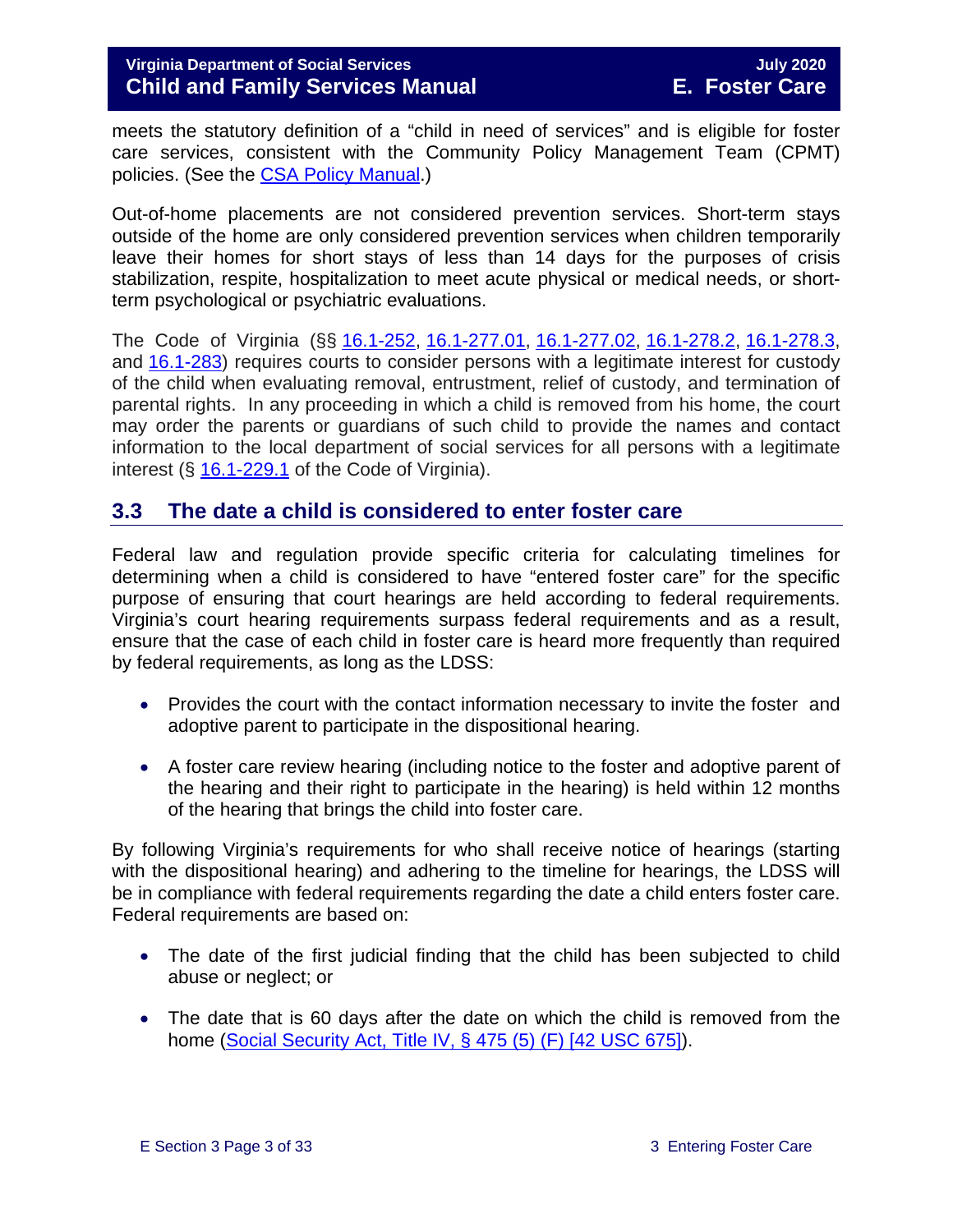For the purpose of providing services and assuming placement and care responsibility for the child, the LDSS shall consider the date of removal as the date a child enters foster care.

# <span id="page-3-0"></span>**3.4 Best interests of child requirements**

The initial court order shall contain language stating that the child was removed from the home pursuant to a judicial determination that:

- Continuation in the home would be contrary to the welfare of the child; or
- It is in the child's best interests to be placed in foster care; or
- There is no less drastic alternative than removal of the child from his or her home.

Nunc Pro Tunc (now for then) orders or affidavits attesting that the judicial determination occurred at a previous hearing that changes the substance of a prior judicial determination or constitutes a judicial determination not previously made are not acceptable documentation in support of a judicial determination for IV-E eligibility.

# <span id="page-3-1"></span>**3.5 Reasonable efforts requirements**

Both federal [\(Adoption Assistance and Child Welfare Act of 1980, Public Law 96-272\)](http://www.ssa.gov/OP_Home/comp2/F096-272.html) and state law ( $\S$ § [16.1-251,](https://law.lis.virginia.gov/vacode/16.1-251/) [16.1-253,](https://law.lis.virginia.gov/vacode/title16.1/chapter11/section16.1-253/) and  $16.1-278$ ) require that reasonable efforts are made to prevent or eliminate the need for removal of the child from the home and to make it possible for the child to be returned home. The safety of the child is paramount in this decision.

#### <span id="page-3-2"></span>**3.5.1 Initial judicial determination of reasonable efforts**

At the time of the initial court hearing to commit a child to the custody of the LDSS, approve an entrustment agreement or approve the plan for placement in foster care through a non-custodial foster care agreement, a judicial determination shall be made as to whether reasonable efforts to prevent removal have been made. In order for the court to determine whether reasonable efforts have been made to prevent removal, the LDSS shall document and submit the following to the court:

- Service needs of the child and family including the safety of the child in the home.
- Services offered to meet the needs.
- The family's participation in service planning.
- The family's response to the services offered.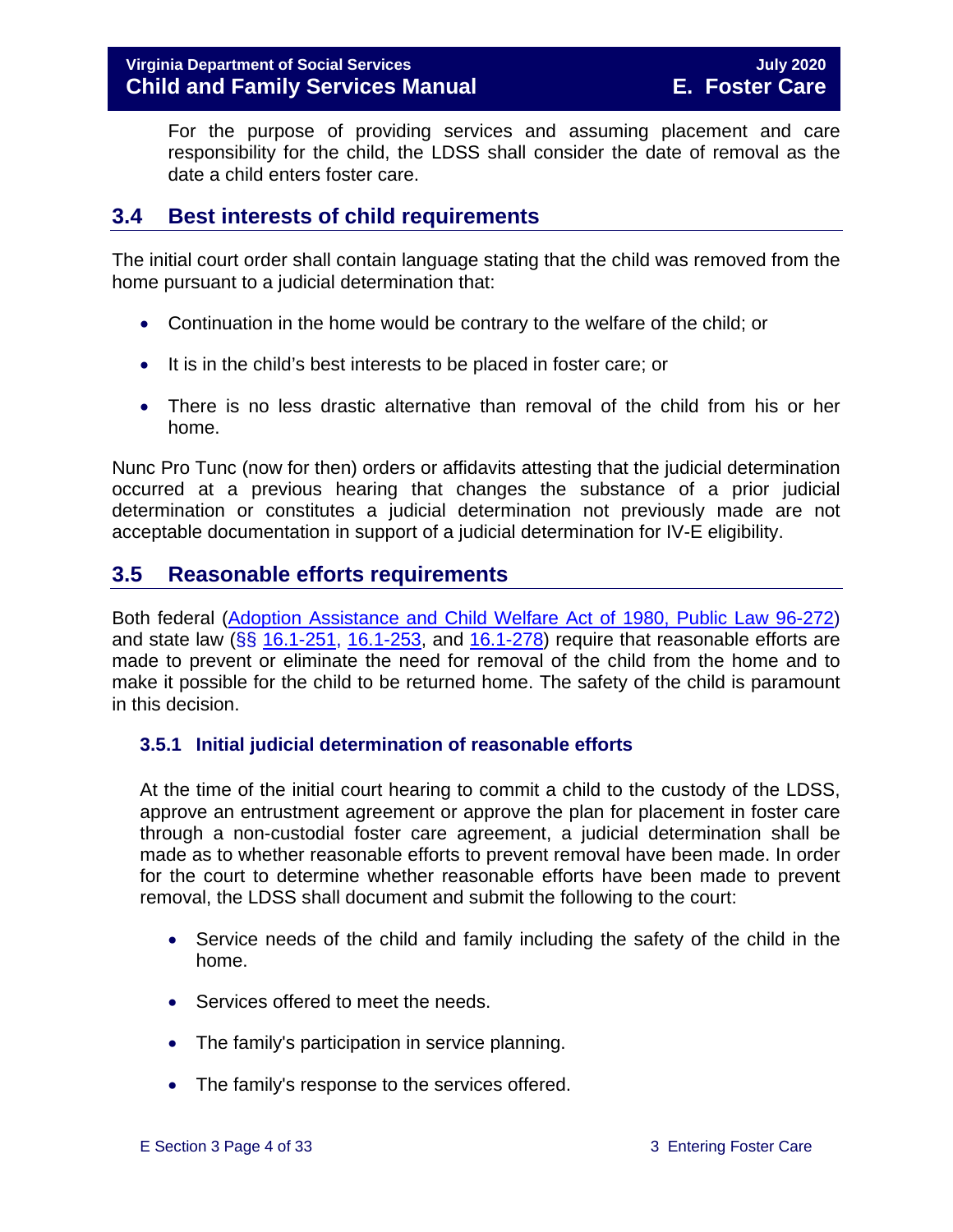#### <span id="page-4-0"></span>**3.5.2 Requirements for the court order**

The Code of Virginia requires that the initial court order state that reasonable efforts have been made to prevent or eliminate the need for removal. To meet federal requirements, reasonable efforts shall be documented in a court order within 60 days of entry into care. The court order shall also include if the child is found to be an abandoned infant as defined in  $\S$  [18.2-371.1.](https://law.lis.virginia.gov/vacode/18.2-371.1/) For an entrustment or noncustodial foster care placement, reasonable efforts shall be documented within six months of placement. Compliance with Virginia law will assure compliance with federal regulations.

#### <span id="page-4-1"></span>**3.5.3 Reasonable efforts after LDSS receives custody or accepts placement**

Annually, for every child in foster care, there shall be a judicial determination that reasonable efforts have been made to either:

- Safely reunite the child with his or her prior family if return home is the goal; or
- Finalize an alternate permanent placement for the child as quickly as practicable in accordance with his or her permanency plan if reunification cannot be achieved (e.g., placing the child with relatives in another state in accordance with the Interstate Compact on the Placement of Children (ICPC)) and to complete whatever steps are necessary to achieve permanency for the child either through adoption or custody transfer to relatives.

Documentation of reasonable efforts to reunify the child and family or achieve permanency for the child shall be recorded on the initial 60-day service plan, in the case record, and in every foster care review and administrative plan review thereafter.

#### <span id="page-4-2"></span>**3.5.4 Reasonable efforts not required**

The LDSS having custody of the child is not required by the court to make reasonable efforts to reunite the child with a parent if the court finds that:

- The residual parental rights of the parent regarding a sibling of the child have previously been involuntarily terminated;
- The parent has been convicted of an offense under the laws of the Commonwealth or a substantially similar law of any other state, the United States or foreign jurisdiction that constitutes murder or voluntary manslaughter, or a felony attempt, conspiracy or solicitation to commit any such offense, if the victim of the offense was a child of the parent, a child with whom the parent resided at the time such offense occurred or the other parent of the child;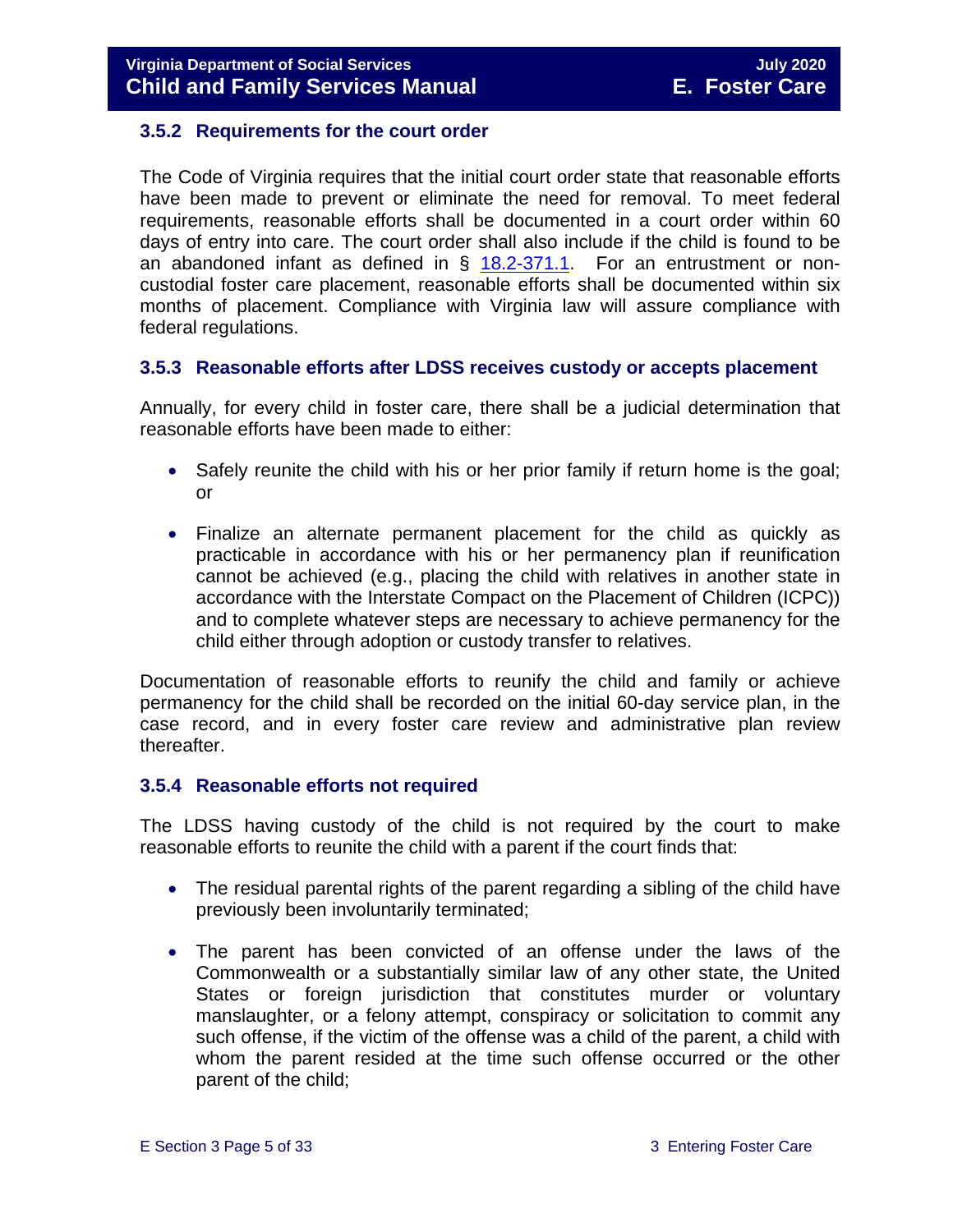#### **Virginia Department of Social Services July 2020 Child and Family Services Manual E. Foster Care**

- The parent has been convicted of an offense under the laws of the Commonwealth or a substantially similar law of any other state, the United States or any foreign jurisdiction that constitutes felony assault resulting in serious bodily injury or felony bodily wounding resulting in serious bodily injury or felony sexual assault, if the victim of the offense was a child of the parent or a child with whom the parent resided at the time of such offense; or
- Based on clear and convincing evidence, the parent has subjected any child to aggravated circumstances ( $\S$  [16.1-283 E\)](https://law.lis.virginia.gov/vacode/16.1-283/) or abandoned a child under circumstances which would justify the termination of residual parental rights pursuant to  $§16.1-283$  D.

If the LDSS determines that reasonable efforts to reunify do not need to be made based on the felony convictions or circumstances listed above, the LDSS shall petition the court to make that determination. This petition may be filed at any court hearing. **Within 30 days** of the court's determination that reasonable efforts to reunify do not need to be made, the court shall hold a permanency planning hearing. If the request for such a determination is made at a permanency planning hearing, it will not be necessary to hold another hearing.

The court order shall document that reasonable efforts to reunify are not required, because the parents have been convicted of offenses listed above or had parental rights of a sibling involuntarily terminated.

The law does not require that reasonable efforts be omitted in these cases. Agencies may decide to make reasonable efforts to reunite children with parents even when a court has convicted parent(s) of the crimes listed above or the parental rights of a sibling have been involuntarily terminated. This decision should be made on a case-by-case basis.

#### <span id="page-5-0"></span>**3.5.5 When children in custody remain in their own home**

In situations where custody is given to the LDSS and the child remains in the home of the parent(s) or prior custodian, a judicial determination as to reasonable efforts to prevent removal is not necessary. However, if foster care placement becomes necessary, all of the legal requirements shall be met.

# <span id="page-5-1"></span>**3.6 Title IV-E funding restrictions**

Failure to meet requirements regarding best interests and reasonable efforts will result in the child being ineligible for title IV-E funding. Additional criteria for establishing and maintaining title IV-E eligibility are explained in the [VDSS Title IV-E Eligibility Manual.](https://fusion.dss.virginia.gov/dfs/DFS-Home/Title-IV-E/Title-IV-E-Guidance) Placement costs for children found to be ineligible for title IV-E funding shall be paid from state pool funds.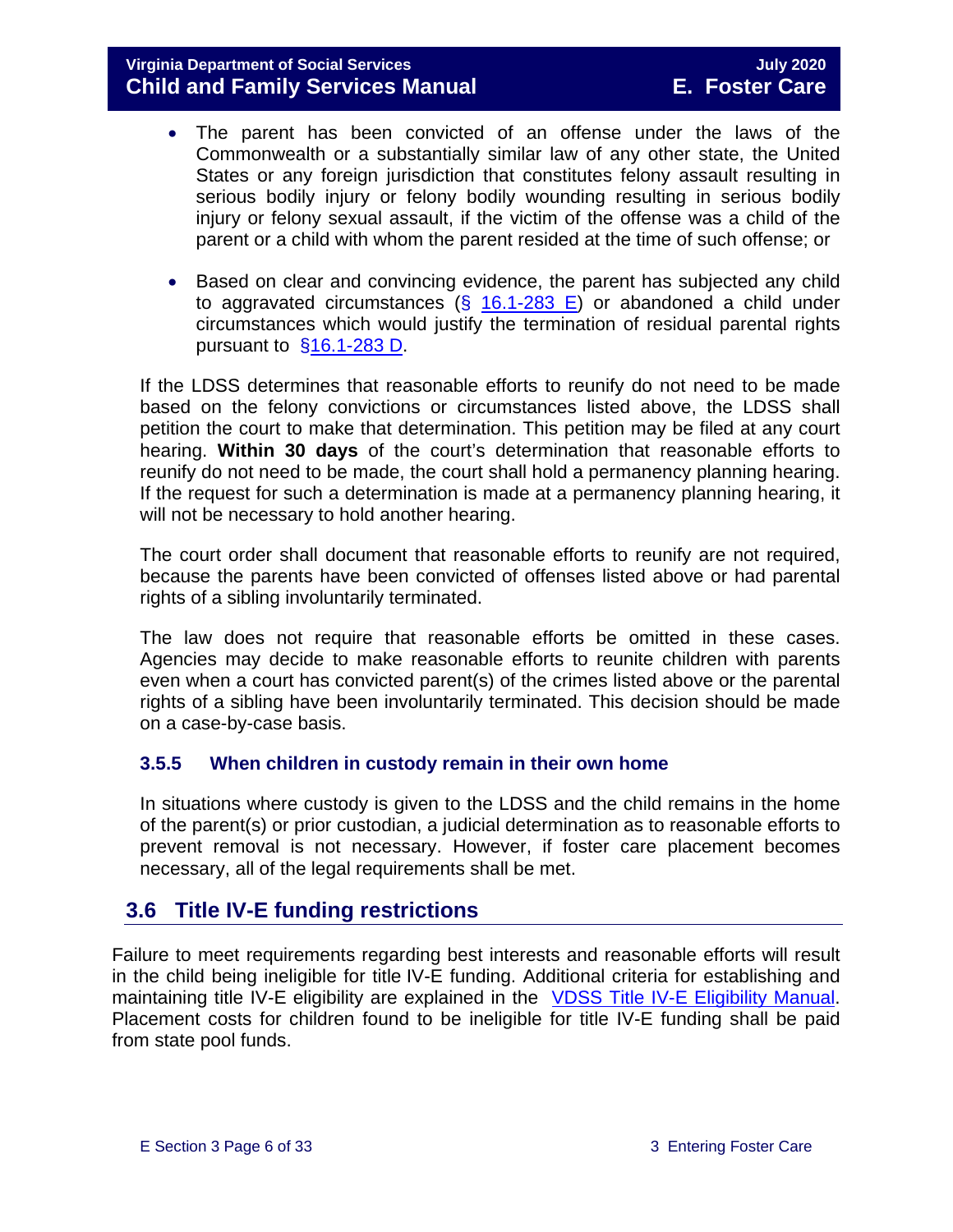# <span id="page-6-0"></span>**3.7 Authority for placement and dispositional alternatives**

If reasonable efforts have been made and the child still needs to be temporarily placed in foster care, the LDSS may accept placement of the child through several legal alternatives:

- Commitment by any court of competent jurisdiction; or
- Entrustment by the parent(s) or quardian(s)
	- o The LDSS shall make diligent efforts to have both parents sign the entrustment agreement if the identity of both parents is reasonably ascertainable. Diligent efforts to identify and locate parents should be documented in OASIS.
	- o An entrustment agreement is considered valid on the date in which the last required party has signed; or
- Placement through an agreement between the LDSS and the parent(s) or guardian(s) where legal custody remains with the parent(s) or guardian(s) (§ [63.2-900.A\)](https://law.lis.virginia.gov/vacode/63.2-900/).

At each of the different types of court hearings concerning the child's health and safety, the court shall consider placement of the child with a relative or other interested individual as an alternative to foster care. Placements across state lines shall comply with the Interstate Compact on the Placement of Children (ICPC). Refer to the following websites for specific ICPC guidance and procedures:

• [DSS public website](http://www.dss.virginia.gov/family/icpc/index.cgi)

#### <span id="page-6-1"></span>**3.7.1 Court hearings**

A child may be committed to the local board by a court order. The court order shall meet the reasonable efforts requirements in [Section 3.5.](#page-3-1)The commitment shall be made before the child is 18 years old. The different types of court commitment hearings are:

#### **3.7.1.1 Emergency removal hearing**

An emergency removal order may be issued ex parte (defined as "hearings in which the court hears only one side of the controversy") by the court upon a petition supported by an affidavit or by sworn testimony in person before the judge or intake officer in situations where safety of the child precludes services to prevent removal. The judge may deem that reasonable efforts have been made.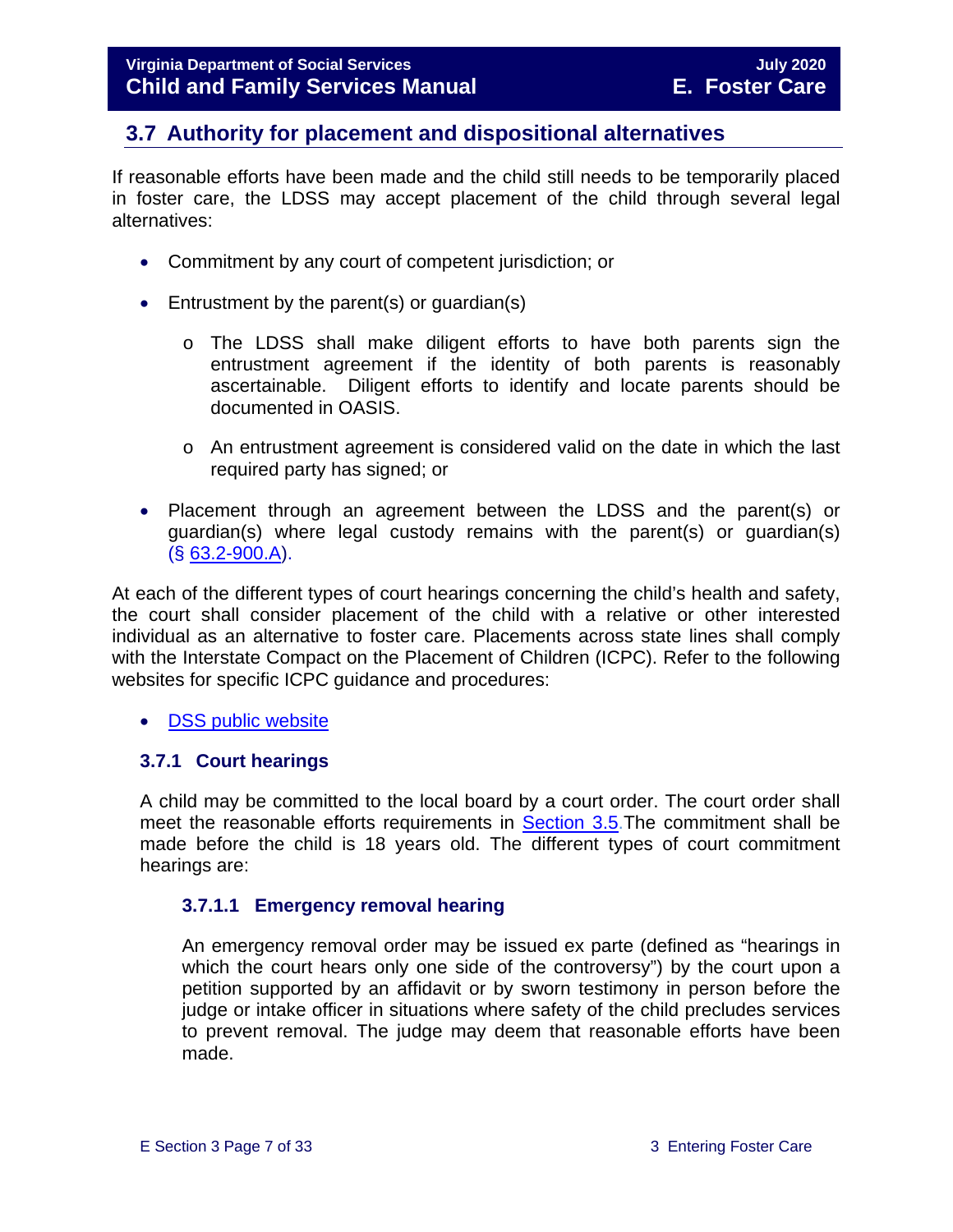In the emergency removal order, the court shall give consideration to temporary placement of the child with a relative or other interested individual, including grandparents. The LDSS shall supervise this placement, pending the preliminary removal hearing. If the LDSS is providing supervision, a case record should be opened and maintained in OASIS.

As the initial court order, the emergency removal order shall indicate that placement is in the child's best interest (see [Section 3.4\)](#page-3-0) ( $\S$  [16.1-251\)](https://law.lis.virginia.gov/vacode/16.1-251/).

#### **3.7.1.2 Preliminary removal hearing**

This is a hearing where the court determines that a child who is alleged to be abused or neglected needs to be placed in foster care.

At this hearing, the court shall find that reasonable efforts have been made to prevent removal and enter that finding on the preliminary removal order. In situations where safety of the child precludes services to prevent removal, the judge may deem that reasonable efforts have been made.

At the preliminary removal hearing, the court may make an adjudication as to whether the child was abused or neglected as defined in  $\S$  [16.1-228.](https://law.lis.virginia.gov/vacode/16.1-228/) The LDSS, parents, or Guardian ad Litem (GAL) may request that adjudication not occur that day. The court shall then schedule an adjudication hearing to occur **within 30 days**. The results of the adjudication shall be entered on a court order.

The court will address child support at this hearing see [Section](https://fusion.dss.virginia.gov/Portals/%5bdfs%5d/Files/DFS%20Manuals/Foster%20Care%20Manuals/Foster%20Care%20Manual%2007-2020/Final%20Foster%20Care%20Manual%2007-2020/section_4_opening_and_maintaining_case.pdf#page=13) 4.7.2 for additional information.

The court should consider and may transfer temporary custody to a relative or other interested individual at the preliminary removal hearing if the court finds that the relative or other interested individual is:

- Willing and qualified to receive and care for the child.
- Willing to have a positive, continuous relationship with the child.
- Willing and able to protect the child from abuse and neglect.

If the court orders transfer of temporary custody to a relative or other interested individual, the order will provide for the initiation and completion of an investigation of the relative or other interested individual; and will require the LDSS to continue supervision until disposition. The order will provide for compliance with any preliminary protective order and as appropriate, ongoing provision of social services to the child and temporary custodian.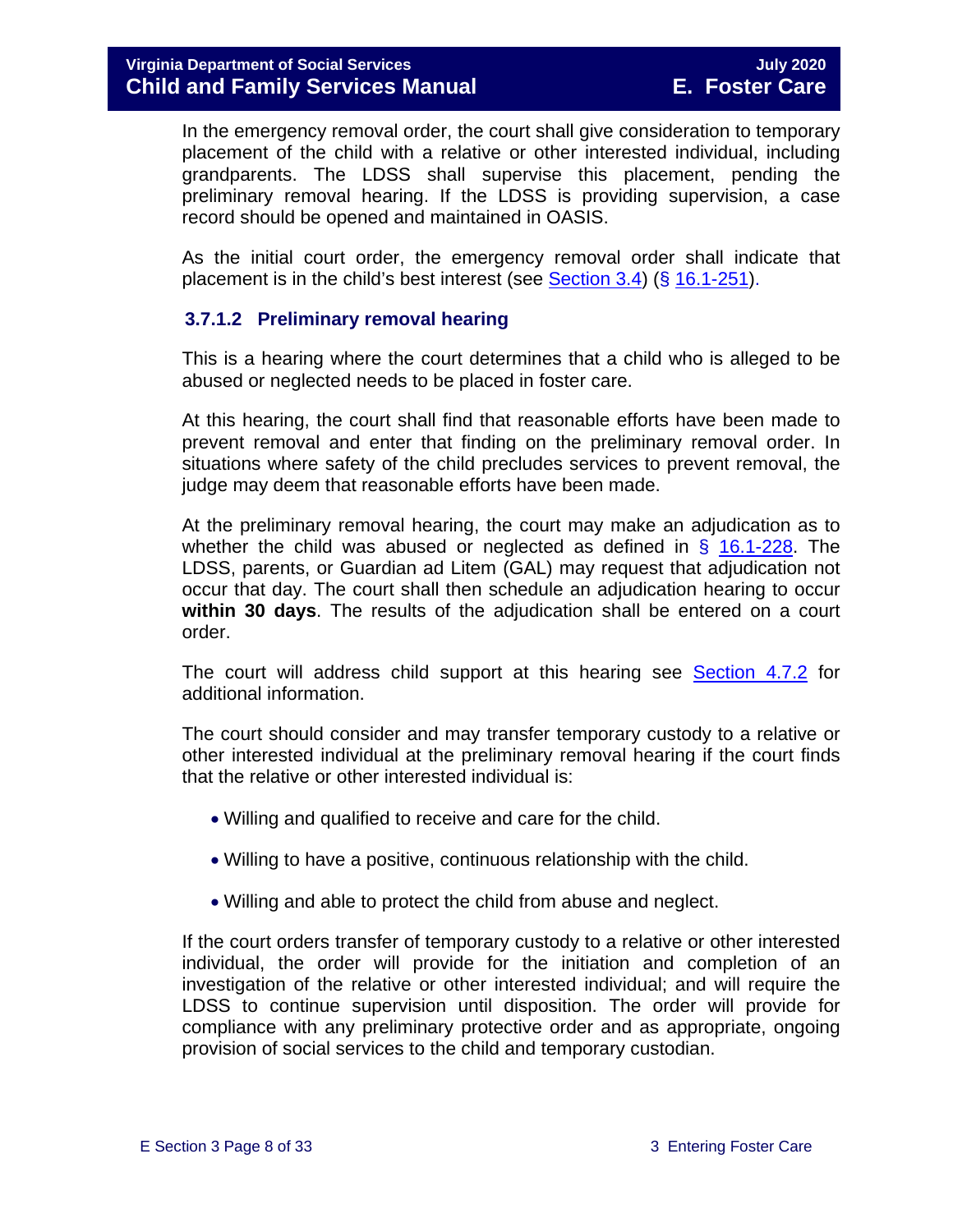At this hearing, the court shall schedule a dispositional hearing to occur within 60 days and provide notice to those present to attend that hearing  $(\S 16.1-252)$  $(\S 16.1-252)$ .

#### **3.7.1.3 Dispositional hearing**

This hearing occurs within 60 days of the preliminary removal order hearing; the hearing that brought the child into care; or the date the child came into care if there was no previous hearing (see [Section 3.3](#page-2-0) for the date a child is considered to enter foster care). At this hearing, the court will enter an order (foster care plan dispositional order- dc- 553) indicating what the disposition of the case will be. The court will also review the initial foster care service plan.

On the petition submitted to the court with the service plan, the LDSS shall include the names and contact information of the foster and adoptive parent so that the court can provide them notice of this hearing. Foster and adoptive parents' attendance at this hearing is solely for the purpose of the court's review of the service plan and to provide input into this discussion. The initial part of the hearing where the facts about the case are heard and the judge enters a dispositional order are not open to the foster and adoptive parent.

The dispositional order shall include a statement as to whether reasonable efforts have been made to return the child home and that continuation in the home would be contrary to the welfare of the child, or that placement is in the best interests of the child, or that there is no less drastic alternative. If there has not been a previous order that states reasonable efforts were made to prevent or eliminate the need for removal, the final dispositional order shall include a statement to this effect.

The court should consider the transfer of legal custody of the child to the relative or other interested individual at the dispositional hearing. The order granting legal custody to the relative or other interested individual shall be entered only upon a finding, based upon a preponderance of the evidence from the court directed investigation. The order shall state that the relative or other interested individual is:

- Willing and qualified to receive and care for the child.
- Willing to have a positive and continuous relationship with the child.
- Committed to providing a permanent suitable home for the child.
- Willing and able to protect the child from abuse and neglect.

The court's order should further provide for, as appropriate, any terms and conditions which would promote the child's interest and welfare, court review of the placement, and provision of ongoing services based on the needs of the child and custodian  $(\S 16.1-278.2)$  $(\S 16.1-278.2)$ .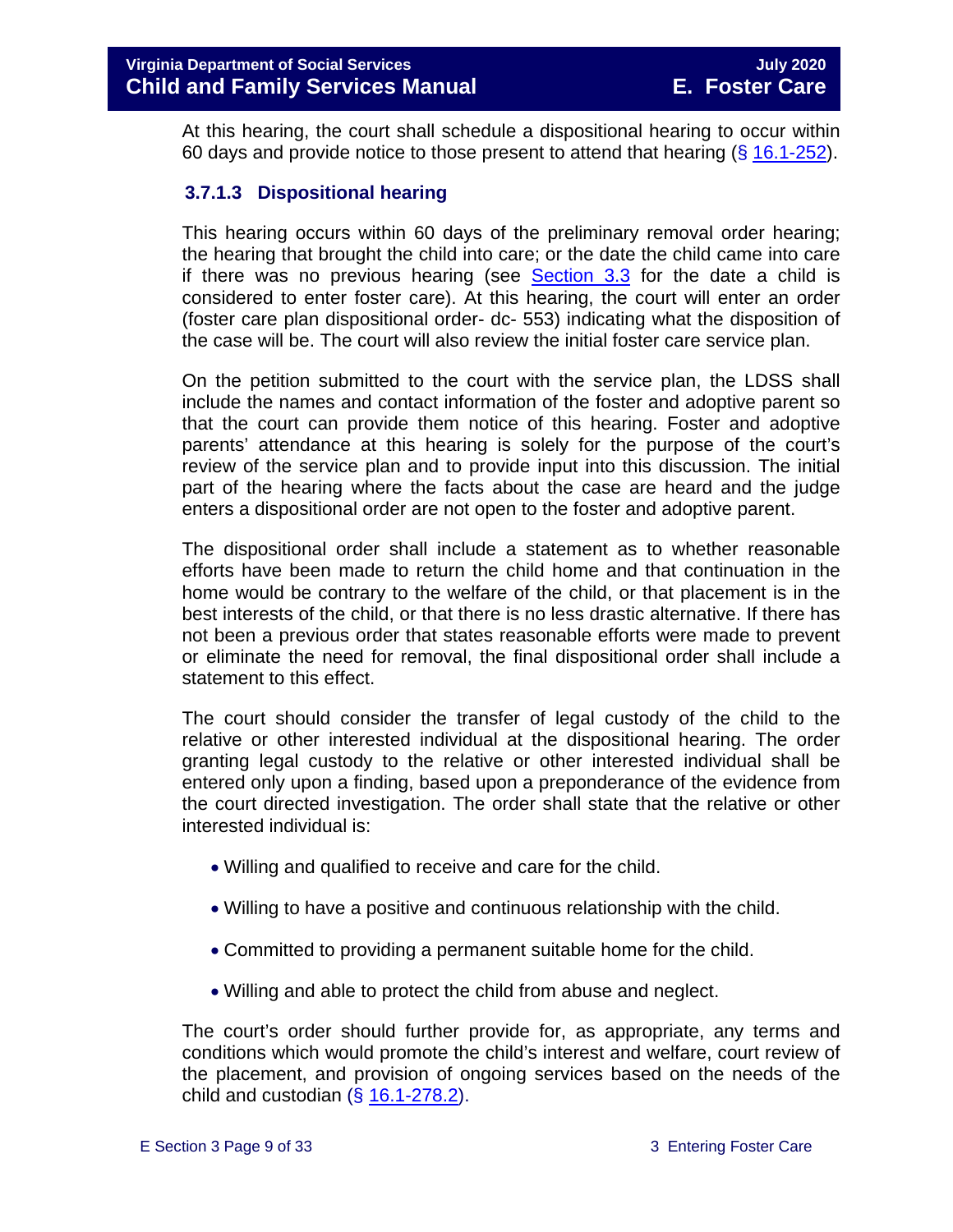Refer to Section [16.2.2](https://fusion.dss.virginia.gov/Portals/%5bdfs%5d/Files/DFS%20Manuals/Foster%20Care%20Manuals/Foster%20Care%20Manual%2007-2020/Final%20Foster%20Care%20Manual%2007-2020/section_16_judicial_hearings_and_mandated_foster_care_reviews.pdf#page=4) of this chapter for legal requirements pertaining to foster care reviews.

#### <span id="page-9-0"></span>**3.7.2 Temporary entrustment agreement**

Parent(s) or guardians may voluntarily request that the LDSS take custody of the child for a temporary period. In this case, the local board may accept the child through a temporary entrustment agreement for up to 180 days. Title IV-E eligibility can extend beyond 180 days only when the court approves the temporary entrustment within 180 days of placement and determines that the best interests and reasonable efforts requirements have been met.

Conditions for use of temporary entrustment agreements are:

- To return the child home. A temporary entrustment agreement may also be used for purposes of adoption planning. It is not to be used where the goal for the child is other than return home or adoption planning.
- To specify the rights and obligations of the child, the parent(s) or guardians and the LDSS. The agreement shall include the responsibility of the parent(s) for financial support of the child and the authority of parent(s) and LDSS for medical care of the child.
- Entrustments cannot be used for educational purposes or to make the child eligible for Medicaid.
- Parent(s), prior custodians, or the LDSS may terminate the entrustment agreement within ten days with written notice. The agreement is considered to be revoked unless the LDSS opposes the request and obtains a judicial decision that return is not in the child's best interest.

There are two types of temporary entrustments, those issued for less than 90 days, and those issued for more than 90 days ( $\S$ §  $63.2-903$  and  $16.1-277.01$ ).

#### **3.7.2.1 Entrustments for less than 90 days**

This type of entrustment is used when a situation related to the child or his family can be resolved within 90 days. Documentation of the plan for services is required. Use of the foster care service plan form is not required. The plan may be an identifiable part of the narrative, or a separate page attached to the agreement.

If the child does not return home within 90 days, the LDSS shall petition the court for a hearing to approve the service plan and entrustment by the 89<sup>th</sup> day after placement  $(\S 16.1-277.01)$  $(\S 16.1-277.01)$ . A service plan shall accompany the petition. The service plan shall document that reasonable efforts have been made to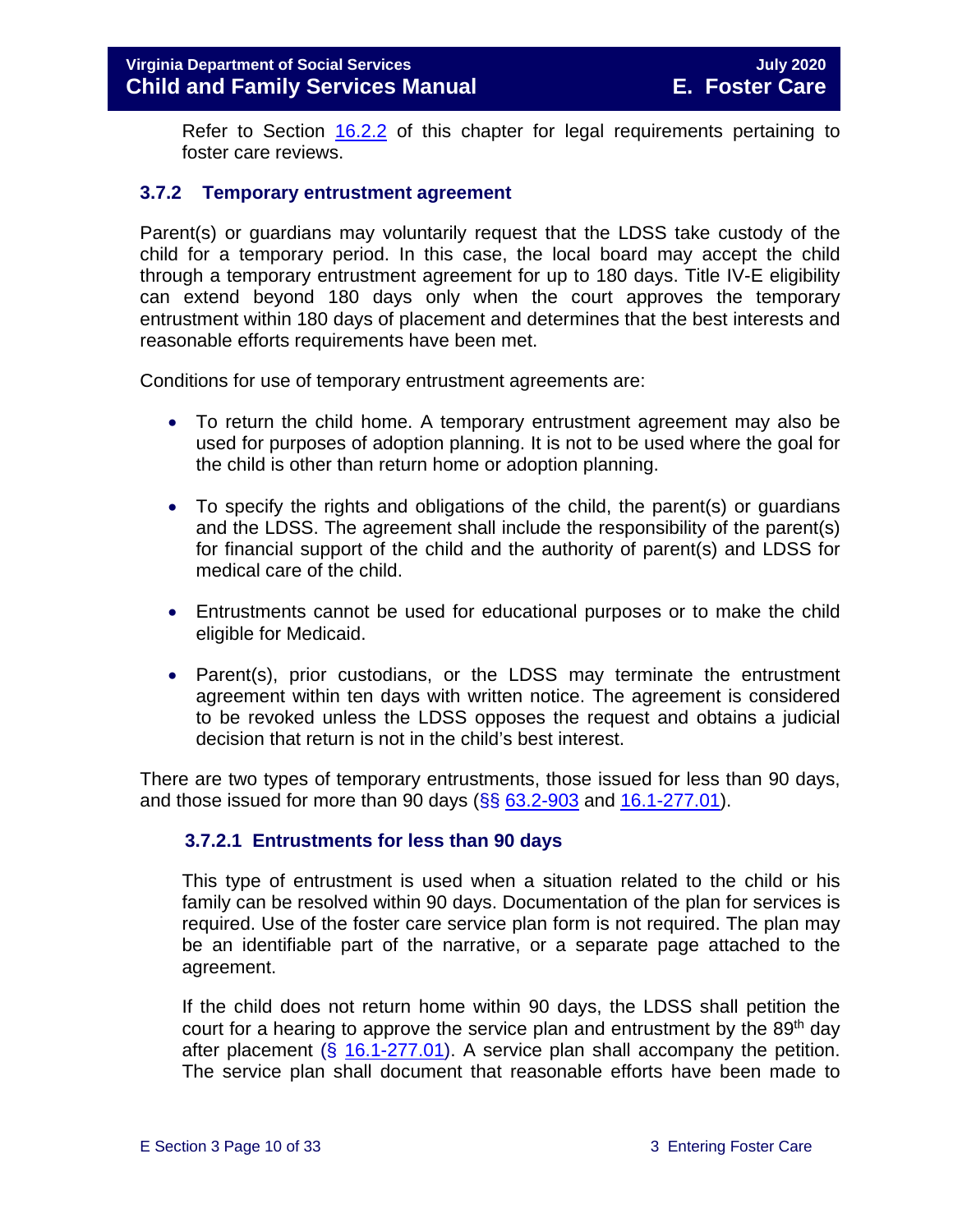prevent removal and to return the child home and that continuation in the home would be contrary to the welfare of the child.

If the LDSS decides to terminate the entrustment and seek court commitment during the first 90 days, the LDSS shall petition the court for custody and submit the service plan for approval.

Federal regulations allow title IV-E eligibility for temporary entrustment cases that meet all other eligibility requirements for up to 180 days. However, if the entrustment goes beyond 90 days, procedures in [Section 3.7.2.2](#page-10-0) shall be followed (§ [16.1-277.01\).](https://law.lis.virginia.gov/vacode/16.1-277.01/)

#### <span id="page-10-0"></span>**3.7.2.2 Court hearings to approve entrustments for more than 90 days**

The entrustment agreement shall be approved by the court at a court hearing. The LDSS shall petition the court for approval **within 30 days** of signing the agreement and submit a service plan with the petition (§§ [63.2-903](https://law.lis.virginia.gov/vacode/63.2-903/) and [16.1-](https://law.lis.virginia.gov/vacode/16.1-277.01/) [277.01\)](https://law.lis.virginia.gov/vacode/16.1-277.01/). The court shall set a hearing to approve the entrustment agreement and the service plan within 45 days of receiving the petition of the LDSS. The service plan submitted shall meet all requirements of [Section 16](https://fusion.dss.virginia.gov/Portals/%5bdfs%5d/Files/DFS%20Manuals/Foster%20Care%20Manuals/Foster%20Care%20Manual%2007-2020/Final%20Foster%20Care%20Manual%2007-2020/section_16_judicial_hearings_and_mandated_foster_care_reviews.pdf) of this chapter.

There shall be a judicial determination regarding best interests (see [Section](#page-3-0)  [3.4\)](#page-3-0) and reasonable efforts (see [Section 3.5\)](#page-3-1) at the hearing approving the entrustment agreement. The initial court order form [\(DC-553\)](https://fusion.dss.virginia.gov/Portals/%5Bdfs%5D/Files/DFS%20FORMS/Court%20Forms/DC-553%20Dispositional%20Order%20for%20Underlying%20Petition%20Foster%20Care%20Plan.pdf) shall state that continuation in the home would be contrary to the welfare of the child and that reasonable efforts have been made to prevent removal and obtain alternative permanent placement. A statement that it is in the child's best interest to be placed in foster care or that there is no less drastic alternative than removal of the child from his or her home can substitute for the "contrary to the welfare" statement. These requirements shall be met for the child to continue to remain eligible for title IV-E beyond 180 days.

In accordance with requirements of the Code of Virginia, any court order transferring custody of an entrusted child to a relative or other interested individual shall be entered only upon a finding, based upon a preponderance of the evidence from a court directed investigation. The order shall state that the relative or individual is:

- Willing and qualified to receive and care for the child.
- Willing to have a positive and continuous relationship with the child.
- Committed to providing a permanent suitable home for the child.
- Willing and able to protect the child from abuse and neglect.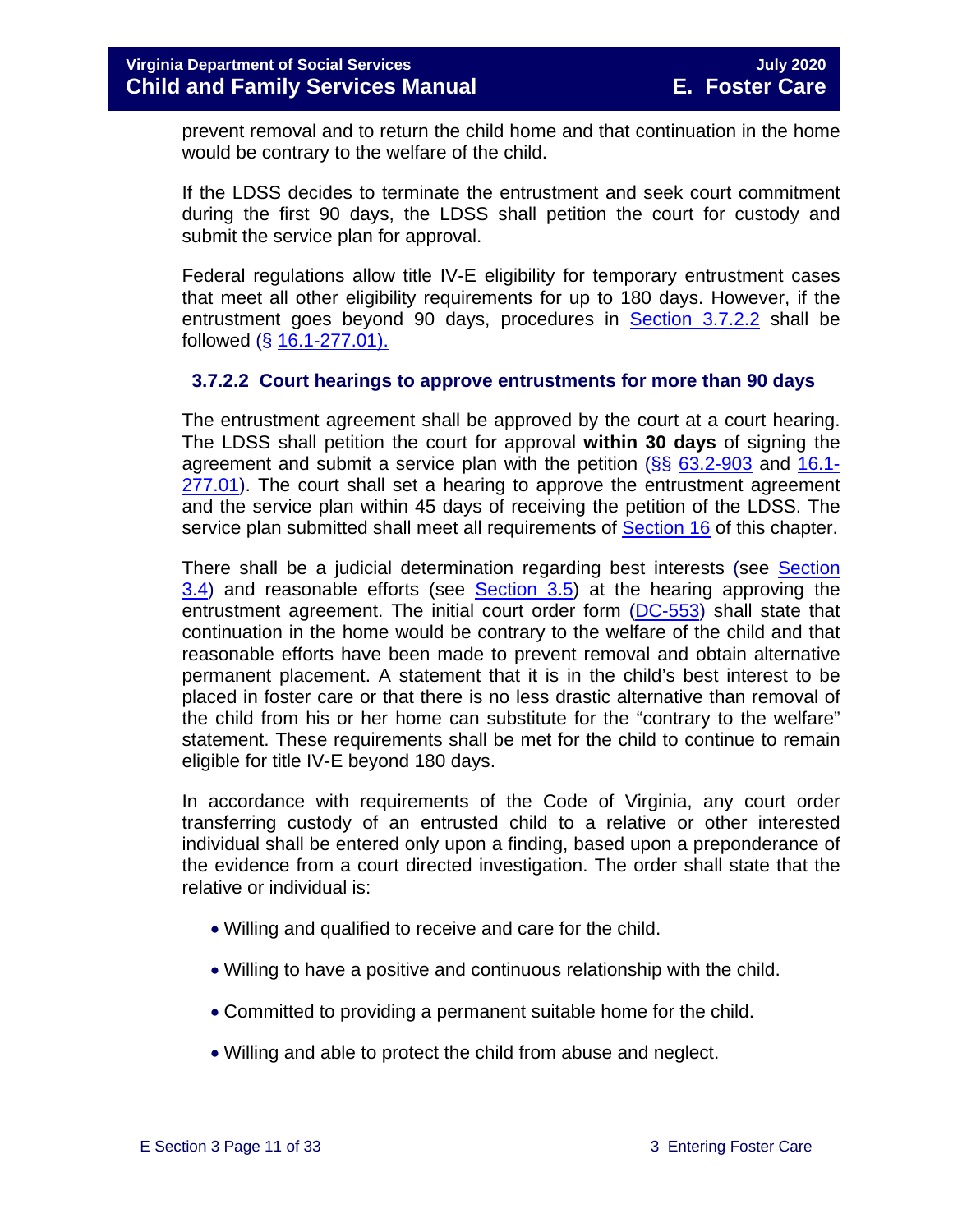The court's order transferring custody to a relative or other interested individual will provide, if appropriate, any terms and conditions for the child's welfare, ongoing social services for the child and custodian, and court review of the child's placement (§ [16.1-277.01 D1\)](https://law.lis.virginia.gov/vacode/16.1-277.01/).

Refer to [Section 16.2](https://fusion.dss.virginia.gov/Portals/%5bdfs%5d/Files/DFS%20Manuals/Foster%20Care%20Manuals/Foster%20Care%20Manual%2007-2020/Final%20Foster%20Care%20Manual%2007-2020/section_16_judicial_hearings_and_mandated_foster_care_reviews.pdf#page=3) of this chapter for legal requirements pertaining to foster care reviews.

#### <span id="page-11-0"></span>**3.7.3 Permanent entrustment agreement**

This agreement provides a method for the parent(s) to voluntarily relinquish parental rights and give the LDSS authority to place the child for adoption. The use of Permanent Entrustment Agreements is described in [Section](https://fusion.dss.virginia.gov/Portals/%5bdfs%5d/Files/DFS%20Manuals/Foster%20Care%20Manuals/Foster%20Care%20Manual%2007-2020/Final%20Foster%20Care%20Manual%2007-2020/section_9_achieving_permanency_goal_adoption.pdf#page=7) 9.4.3.1 of this chapter.

Federal regulations allow title IV-E eligibility for children who enter care through a permanent entrustment agreement only when court approval is obtained within 180 days of placement. The court shall make a judicial determination that placement is in the best interest of the child (see [Section 3.4\)](#page-3-0) and that reasonable efforts have been made (see **Section 3.5).** 

Once the court approves the permanent entrustment agreement, all parental rights are terminated. The parent can no longer revoke the permanent entrustment agreement.

If a parent is incarcerated, the court may authorize the Department of Corrections to have the prisoner transported to provide necessary testimony in hearings related to child welfare. The testimony of prisoners can also be acquired using electronic video and audio communication systems or telephonic communication systems in lieu of a personal appearance if authorized by the court  $(\S\S 16.1-276.3$  $(\S\S 16.1-276.3$  and  $16.1-93.1)$ .

The adoption progress report shall be submitted to the court within six (6) months of the court's approval of the permanent entrustment.

#### <span id="page-11-1"></span>**3.7.4 Relief of care and custody**

Parents may request temporary or permanent relief of care and custody.

On receipt of a petition for relief of custody, the court should refer requests for relief to LDSS initially for investigation and provision of services  $(\S$  [16.1-277.02\)](https://law.lis.virginia.gov/vacode/16.1-277.02/). The intent of this requirement is to determine whether the provision of services will prevent placement.

At the hearing, the court will determine, based on evidence presented, including the report from the LDSS, whether the parent should be relieved of custody. If permanent relief is requested, the court will determine whether, based on clear and convincing evidence, termination of parental rights is in the child's best interests. Parental rights can be terminated only upon a finding by the court that reasonable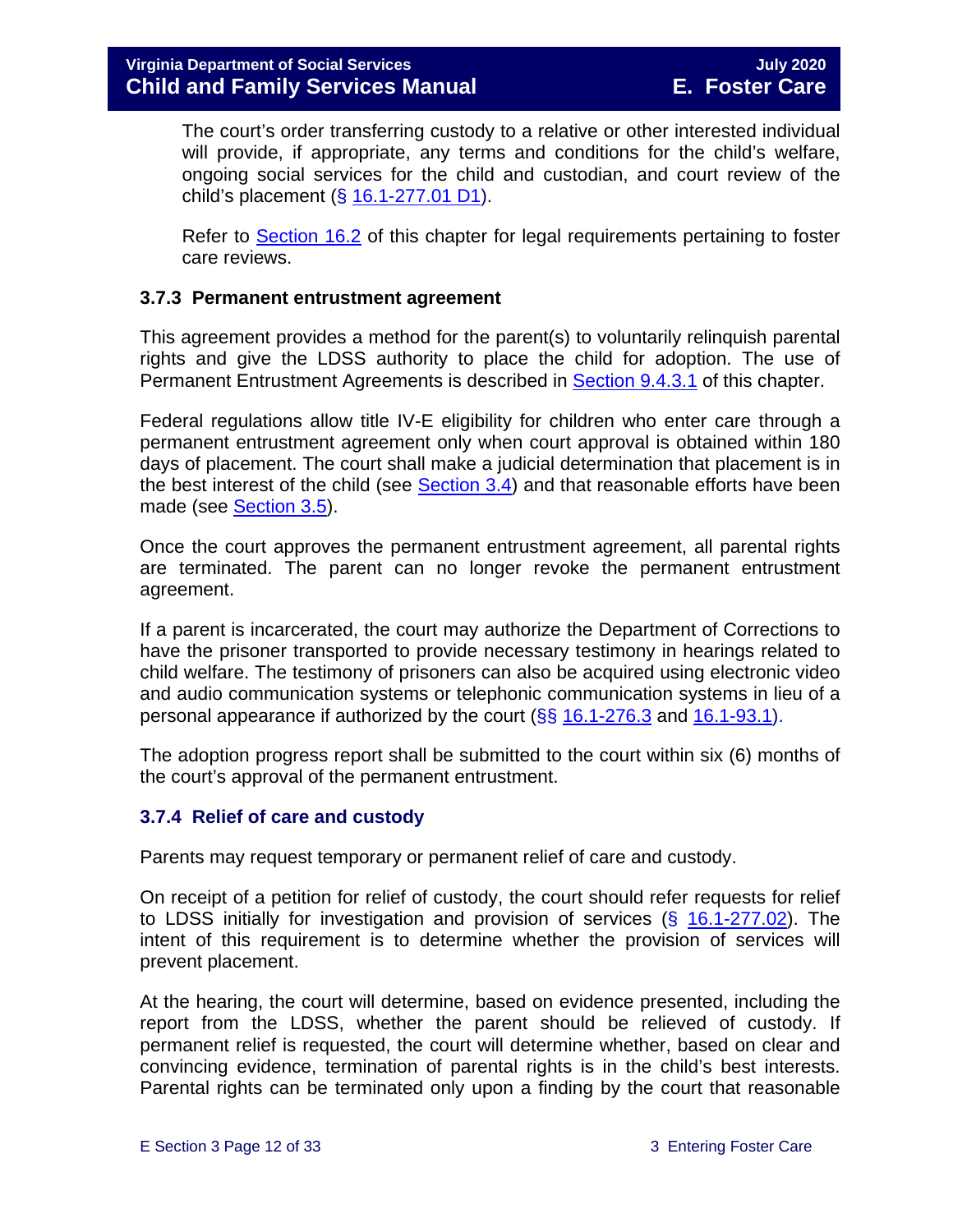efforts have been made to prevent removal and that continued placement in the home would be contrary to the welfare of the child  $(\S 16.1-277.02)$  $(\S 16.1-277.02)$ .

If a parent is incarcerated, the court may authorize the Department of Corrections to have the prisoner transported to provide necessary testimony in hearings related to child welfare. The testimony of prisoners can also be acquired using electronic video and audio communication systems or telephonic communication systems in lieu of a personal appearance if authorized by the court.

If relief is granted, the court will schedule a dispositional hearing within 60 days.

If permanent relief of custody is granted and termination of parental rights is ordered, the LDSS shall submit an adoption progress report to the court within six (6) months of the hearing (§§ [16.1-277.02](https://law.lis.virginia.gov/vacode/16.1-277.02/) and [16.1-278.3\)](https://law.lis.virginia.gov/vacode/16.1-278.3/).

#### <span id="page-12-0"></span>**3.7.5 Services to children through agency agreements with parents who retain custody**

When a child is placed outside of the home, there are two types of agreements between a public agency and the parents or legal guardians who retain custody of the child. The type of agreement depends primarily on which public agency serves as case manager for the child placed outside of the home.

- When the LDSS serves as the case manager, the child shall be considered in foster care and a Non-Custodial Foster Care Agreement is used. (See [Section 3.7.5.1\)](#page-13-0)
- When another public agency, other than the LDSS, is designated by the CPMT or the court to serve as the case manager, the child shall not be in foster care and a CSA Parental Agreement is used. (See [Section 3.7.5.2\)](#page-16-0)

Parents or legal guardians do not have to relinquish physical or legal custody of their children to the LDSS in order to obtain necessary mental health services. Such services may be available through a CSA parental agreement and may include a full range of casework, treatment, and community services for a planned period of time. Services should be based on the assessed strengths and needs of the children and their family and documented in the service plan.

#### **3.7.5.1 Non-Custodial Foster Care Placements**

Parent(s) or guardians may enter into an agreement with the LDSS to voluntarily place a child under age 18 outside of the home in 24-hour substitute care while the parent(s) or guardians retain legal custody. The goal of such arrangement is to provide the services necessary to address the child's needs and to facilitate his or her return to the home as quickly as possible. The child is considered in foster care with the LDSS assuming placement, care and case management responsibility for the child [\(45 CFR 1355.20\)](http://edocket.access.gpo.gov/cfr_2002/octqtr/45cfr1355.20.htm). Legal custody of the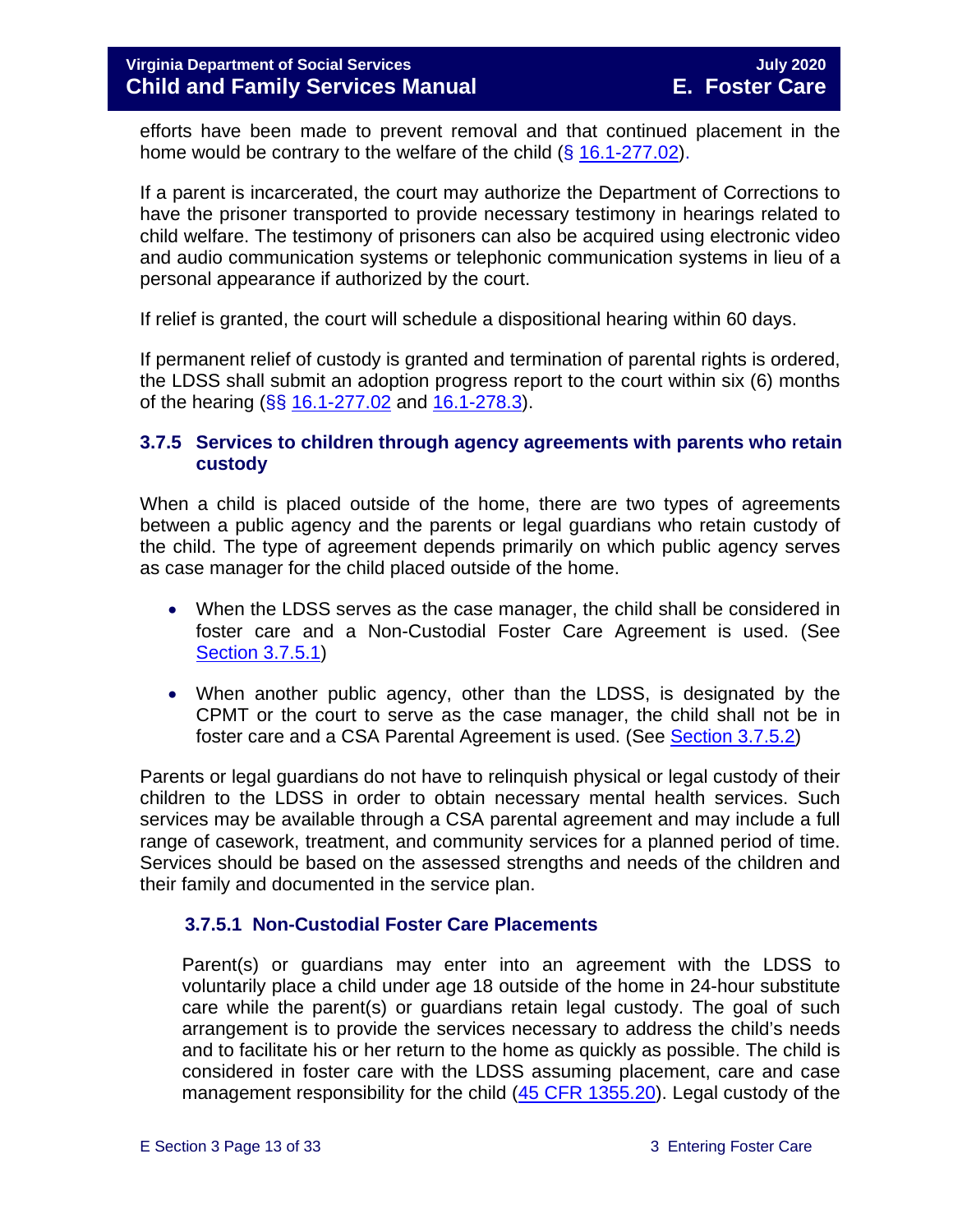children by the state child welfare agency (or its local counterparts) is not required in the federal definition. Thus, children placed through non-custodial agreements are in foster care.

All federal and state requirements shall be met, as with all children in foster care. The formal agreement between the parents and the LDSS is called a noncustodial foster care agreement.

Prior to entering a non-custodial foster care agreement, services to prevent the need for foster care placement shall be offered and shall be documented in the service plan. In emergency situations where services cannot be offered, the reasons shall be recorded on the service plan.

Before choosing this placement alternative and entering into a non-custodial foster care agreement, the LDSS shall assess and determine that:

- Leaving custody with the parent(s) or guardians is in the best interests of the child and will not place the child at risk.
- The parent(s) or guardians will remain actively involved with the child during the placement.
- The child will be able to return home within a reasonable timeframe (generally within a period of 12 months or less).
- There is no less restrictive alternative available through which the child can receive the level of supervision and services required.

These determinations shall be documented on the Non-Custodial Foster Care Agreement (see [Section 3.7.5.1.1\)](#page-13-0). If these conditions do not exist, transferring custody to the LDSS should be considered.

#### <span id="page-13-0"></span>**3.7.5.1.1 LDSS Non-Custodial Foster Care Agreements**

Non-Custodial Foster Care Agreements are between the LDSS and the parent(s) or custodians. When a non-custodial foster care agreement is executed, the permanency goal shall be reunification. The non-custodial foster care agreement shall address the conditions for care and control of the child, and the rights and obligations of the child, parent(s) or guardians, and the LDSS and include:

- A statement addressing the legal status of the child. With this agreement, the child would remain in the legal custody of the parent(s) or guardians.
- A statement that leaving custody with the parent(s) or guardians is in the best interests of the child and will not place the child at risk.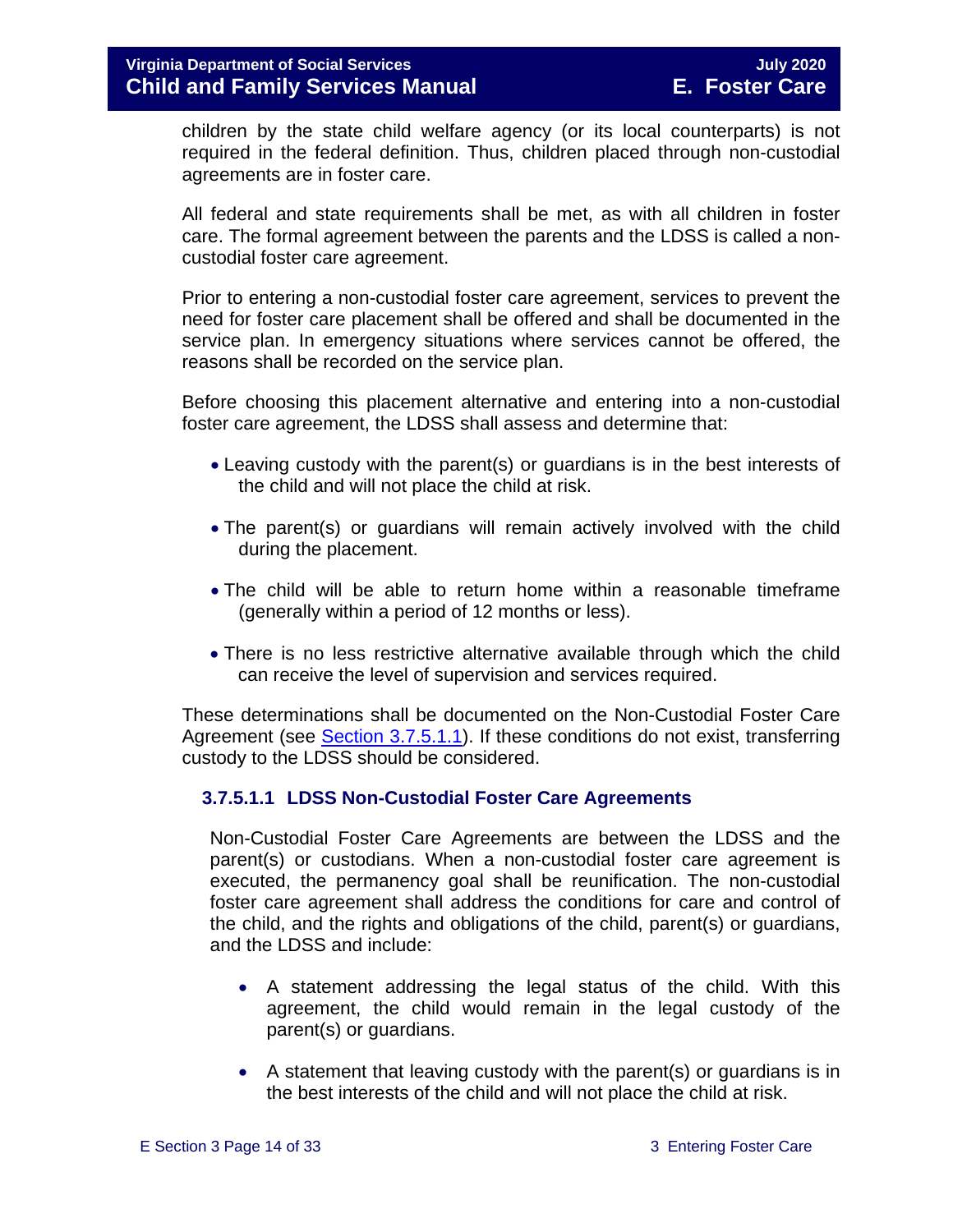- A statement that this is a voluntary agreement between the parent(s) or guardians and the LDSS; and that the child will be returned to the parent(s) or guardians if the agreement is revoked.
- A statement that if the parent wishes to revoke the agreement after the court approves the agreement, judicial approval for terminating the agreement shall be obtained.
- A statement that the LDSS has the right to seek judicial determination regarding custody of the child in a situation where the parent(s) or guardians revoke the agreement and the LDSS opposes return of the child.
- Requirements of the parent(s) or guardians for financial support, including a statement that the case will be referred to the Division of Child Support Enforcement (DCSE).
- Authority of the parent(s) or guardians and the LDSS in making medical care and treatment decisions.
- Expectations of the parent(s) or guardians during the placement, including a statement that the parent(s) or guardians will remain actively involved with the child during the placement.
- Expectations of the LDSS providing services to the child;
- Visitation arrangements.
- The date of the placement.
- The planned date of discharge from placement (generally within a period of 12 months or less).
- Other conditions for placement.
- When the placement is an interstate placement, a statement pertaining to responsibility for return of the child if the placement agreement is revoked.
- A non-custodial foster care agreement may extend beyond a child's 18<sup>th</sup> birthday with the consent of all parties in keeping with the child's needs and with the family and youth's cooperation to continuing services and placement.
- If both parents have custody or there is shared guardianship, both parents or both guardians shall sign the agreement.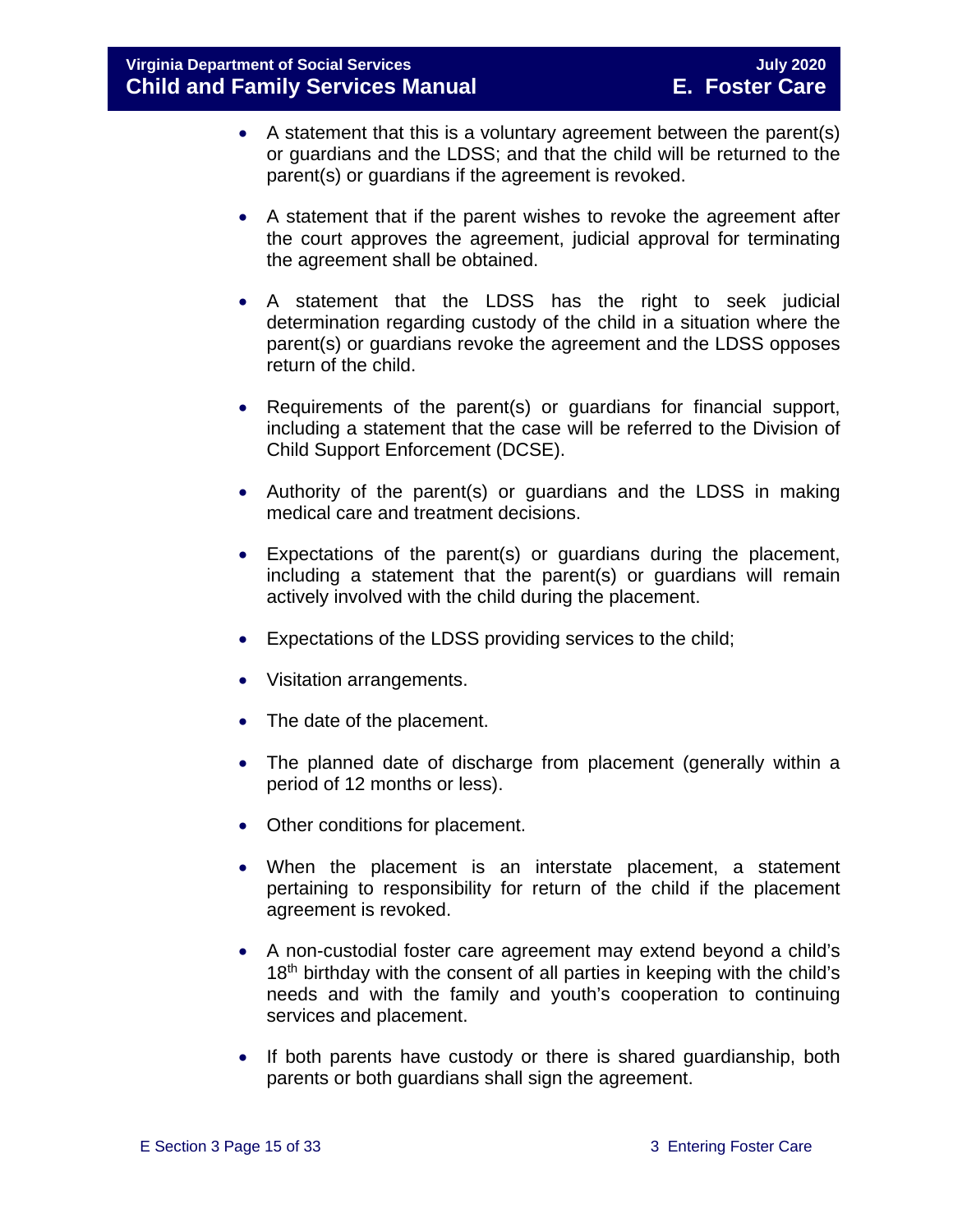A copy of the agreement should be given to the parent(s) or guardians, to the placement provider, and be kept in the child's record. The non-custodial agreement is effective no earlier than the date the last required signature is obtained and funding cannot begin prior to the effective date. (See the DSS internal website for a template [Non-custodial Foster Care Agreement Form.](https://fusion.dss.virginia.gov/dfs/DFS-Home/Foster-Care/Foster-Care-Forms))

#### **3.7.5.1.2Court approval of plan for placement through a non-custodial foster care agreement**

The LDSS shall file a foster care plan with the Juvenile and Domestic Relations District Court within 45 days following the board or LDSS' placement of the child unless the court, for good cause, allows an extension of time, which shall not exceed an additional 60 days  $(\frac{2}{3} 16.1 - 281 A)$ . The LDSS should file a CHINS petition to place the case on the court's calendar and submit the foster care plan.

The court shall hold a hearing within 60 days of the child's initial foster care placement to review and approve the plan (§ [16.1-281 C\)](https://law.lis.virginia.gov/vacode/16.1-281/).

The court order shall include statements that:

- Reasonable efforts have been made to prevent the placement.
- Continuation in the home is contrary to the child's welfare, or it is in the child's best interest to be placed in foster care, or that there is no less drastic alternative than removal of the child from his or her home.

All foster care requirements shall be met. Time frames for administrative panel reviews and hearings are based on the date of the initial non-custodial foster care placement.

Refer to [Section 16.2](https://fusion.dss.virginia.gov/Portals/%5bdfs%5d/Files/DFS%20Manuals/Foster%20Care%20Manuals/Foster%20Care%20Manual%2007-2020/Final%20Foster%20Care%20Manual%2007-2020/section_16_judicial_hearings_and_mandated_foster_care_reviews.pdf#page=3) of this chapter for legal requirements pertaining to foster care reviews.

#### **3.7.5.1.3Other requirements**

The case shall be entered into OASIS as a foster care case.

In the event that the child shall be moved to another placement, a new noncustodial agreement shall be signed prior to the date of the placement change. As long as there is no period during which the child returns home, a change in placement does not result in a new foster care episode. The goal should remain Return Home with the plan for reunification to be achieved within 12 months or less of the child's initial placement.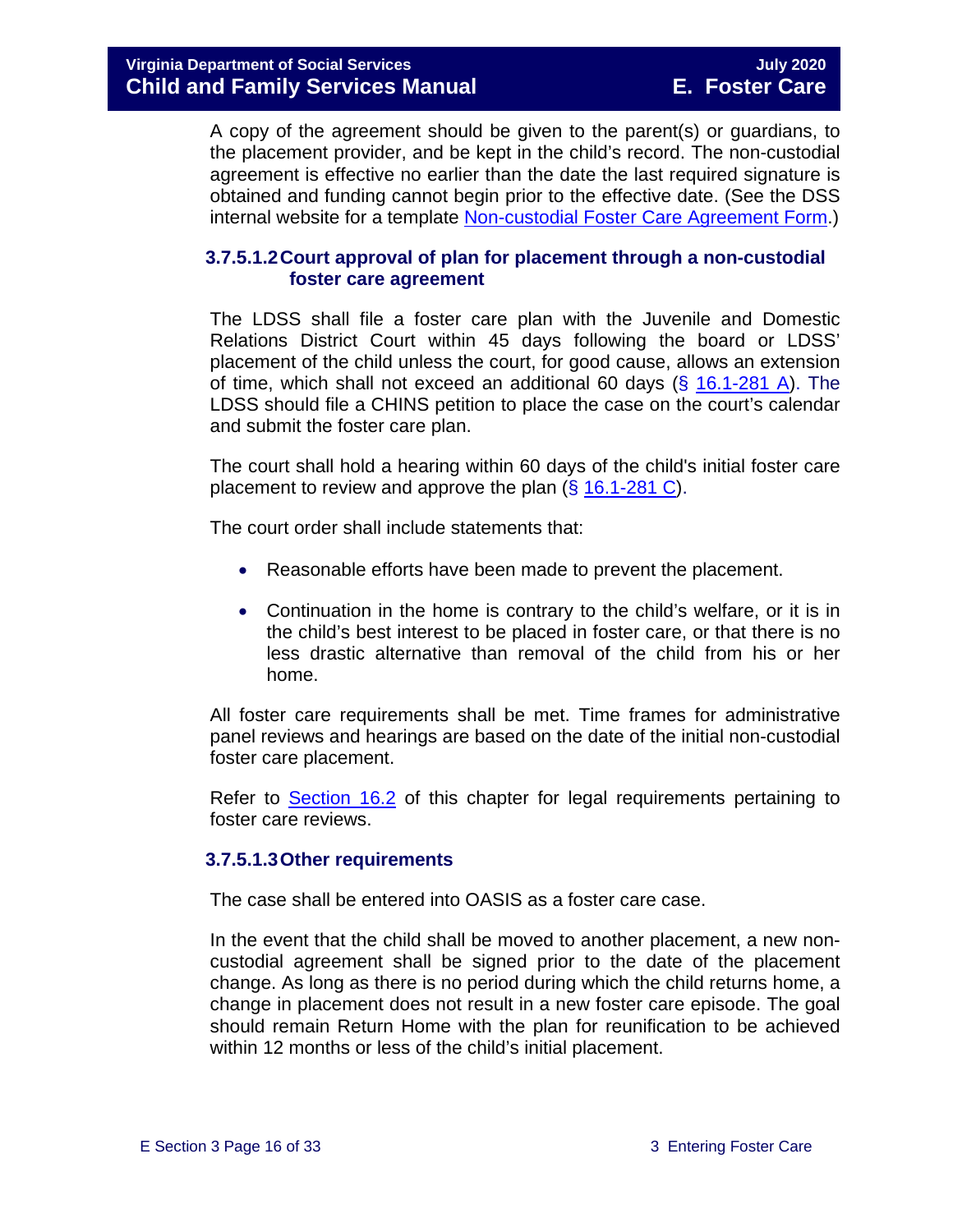The case shall be referred for Medicaid, title IV-E screening and child support. Child support is to be addressed in the non-custodial foster care agreement. Parents are responsible for paying support from the beginning of placement  $(\S$  [63.2-909\)](https://law.lis.virginia.gov/vacode/63.2-909/). A claim for good clause may be made when appropriate. Child support is to be based upon DCSE guidelines.

Since the child's parent(s) retain custody, they are responsible for signing the required referral and application forms.

Maintenance and service costs for non-title IV-E children will be paid from State Pool Funds.

At the point which the child no longer requires 24 hour substitute care, the child should be returned to the home and the non-custodial order should be terminated by the court. If the LDSS agrees to the return of the child and all required conditions for the child's safe return are met, the child may be sent home on a home visit pending final court approval.

If it is determined that a child in foster care through a non-custodial agreement will require a permanency goal other than reunification, the LDSS should file a petition for the child's custody to be transferred to the LDSS.

In the event that a child enters foster care from a non-custodial arrangement, as long as there is no period during which the child returns home, there is no new foster care episode.

#### <span id="page-16-0"></span>**3.7.5.2 CSA Parental Agreements**

CSA Parental Agreements are agreements between a public agency other than the LDSS, designated by the CPMT, and a parent or guardian who retains legal custody of the child. CSA Parental Agreements are only used when the FAPT determines that a child requires placement outside of the home to address the child's service needs.

The public agency designated by the CPMT assumes case management responsibilities. The LDSS cannot be the case manager. If the LDSS is the case manager, the child shall be in foster care and a Non-Custodial Foster Care Agreement shall be used.

Thus, when a child is placed outside of the home through an agreement between a public agency, other than the LDSS, as designated by the CPMT, and the parent(s) or custodians retain legal custody of the child, and this other public agency provides case management services, this child is not considered in foster care and is not subject to the requirements, policies, and protocols (i.e., court hearings, title IV-E eligibility determinations, etc.) required for children in foster care.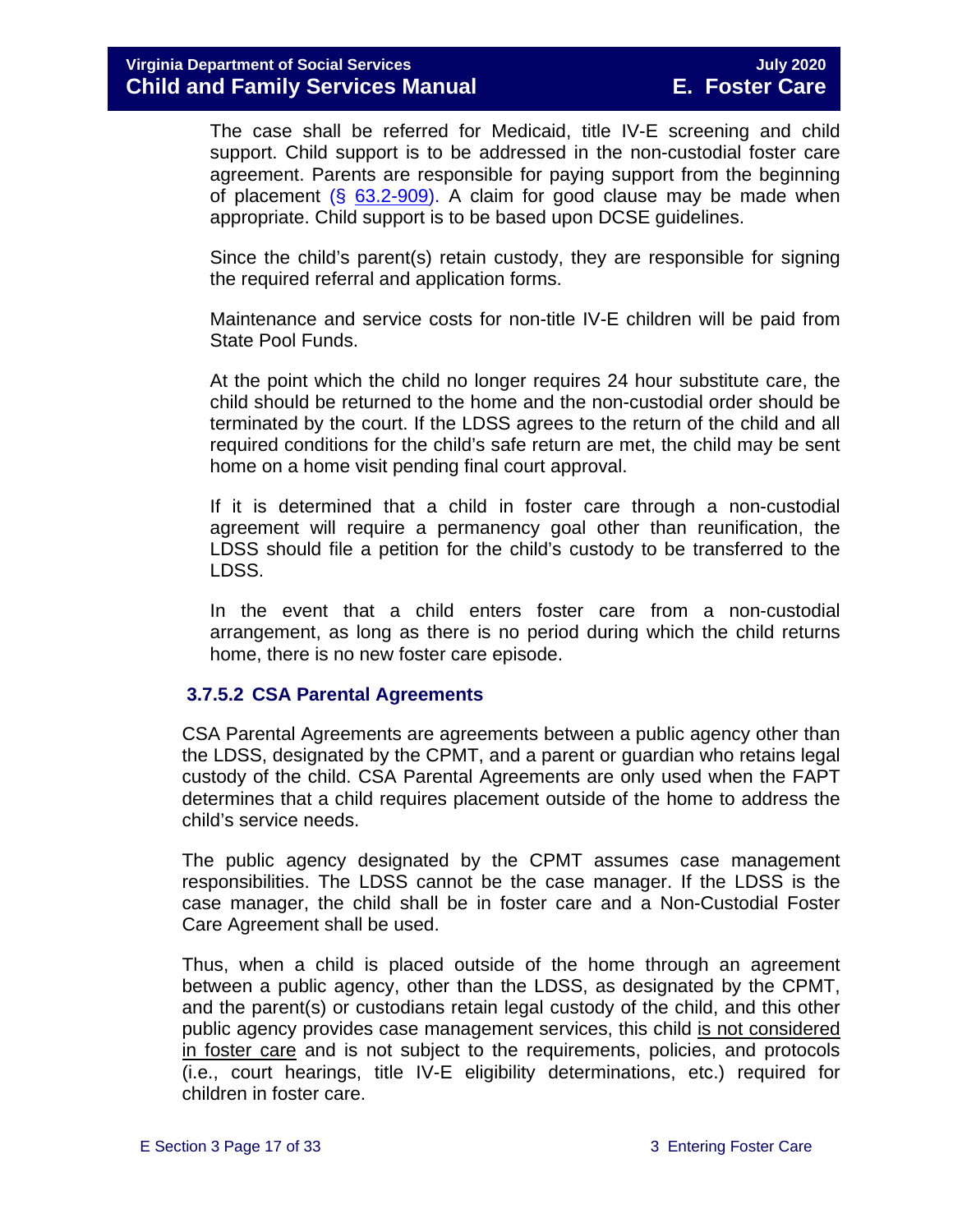While these children are not in foster care, they are eligible for foster care services since they have been placed under an agreement between the local public agency designated by the CPMT and the parents or custodians who retain legal custody (§ [63.2-905\)](https://law.lis.virginia.gov/vacode/63.2-905/).

These CSA Parental Agreements, where a public agency other than the LDSS provides case management services, are subject to Final Interagency Guidelines established by the State Executive Council (SEC) of CSA. The LDSS never uses these agreements. (See the [CSA User Guide,](https://www.csa.virginia.gov/content/doc/CSA_User_Guide_2018_Update.pdf) 5.3.3.1.)

The CSA guidelines specify the criteria for FAPT, or an approved multidisciplinary team, to use in determining when a child meets the statutory definition of a "child in need of services" and is eligible for foster care services, consistent with CPMT policies. (See the [CSA User Guide,](https://www.csa.virginia.gov/content/doc/CSA_User_Guide_2018_Update.pdf) 5.3.3.1.)

A CSA Parental Agreement delineates the responsibilities of both the parent(s) or custodians and the local case management agency, which cannot be the LDSS, in the provision of services. For the CSA Parental Agreement form, go to the [CSA User Guide,](https://www.csa.virginia.gov/content/doc/CSA_User_Guide_2018_Update.pdf) 5.3.2.2.

The CSA interagency guidelines, checklist, FAQs, tools and additional information is available in the [CSA User Guide.](https://www.csa.virginia.gov/content/doc/CSA_User_Guide_2018_Update.pdf)

# <span id="page-17-0"></span>**3.8 Providing written notice of right to appeal specific foster care services**

When the child enters foster care, the LDSS shall inform the child's birth parents or caretakers in writing of their right to appeal the denial of specific foster care services as defined in [Section 15.12.1,](https://fusion.dss.virginia.gov/Portals/%5bdfs%5d/Files/DFS%20Manuals/Foster%20Care%20Manuals/Foster%20Care%20Manual%2007-2020/Final%20Foster%20Care%20Manual%2007-2020/section_15_developing_service_plan.pdf#page=17) or the delay of a decision regarding such foster care services, that are delineated in the foster care service plan and approved by the court [\(See Family Services Notice of Action and Right to Appeal Form\)](https://fusion.dss.virginia.gov/Portals/%5Bdfs%5D/Files/DFS%20FORMS/Family%20Services-Generic%20Forms/Family%20Services%20Notice%20of%20Action%20and%20Right%20to%20Appeal.pdf). If the service is not in an approved service plan, then the denial is not appealable. The LDSS shall inform the birth parents or caretakers that the LDSS will mail the written notice at least **ten (10) days** before any action to discontinue, terminate, suspend, or change foster care services. The child's birth parents or caretakers may request a hearing within **30 days** of their receiving written notice of the denial. See [Section 15.12.2](https://fusion.dss.virginia.gov/Portals/%5bdfs%5d/Files/DFS%20Manuals/Foster%20Care%20Manuals/Foster%20Care%20Manual%2007-2020/Final%20Foster%20Care%20Manual%2007-2020/section_15_developing_service_plan.pdf#page=18) on providing written notice.

# <span id="page-17-1"></span>**3.9 Special populations**

#### <span id="page-17-2"></span> **3.9.1** *Pregnant and parenting youth in foster care*

*Pregnant and parenting youth in foster care face additional challenges. They have to balance the circumstances of being in foster care along with being a parent. Placement changes, treatment needs and changes, and family separation can have significant impacts on a youth's health and well-being and also impact their ability to*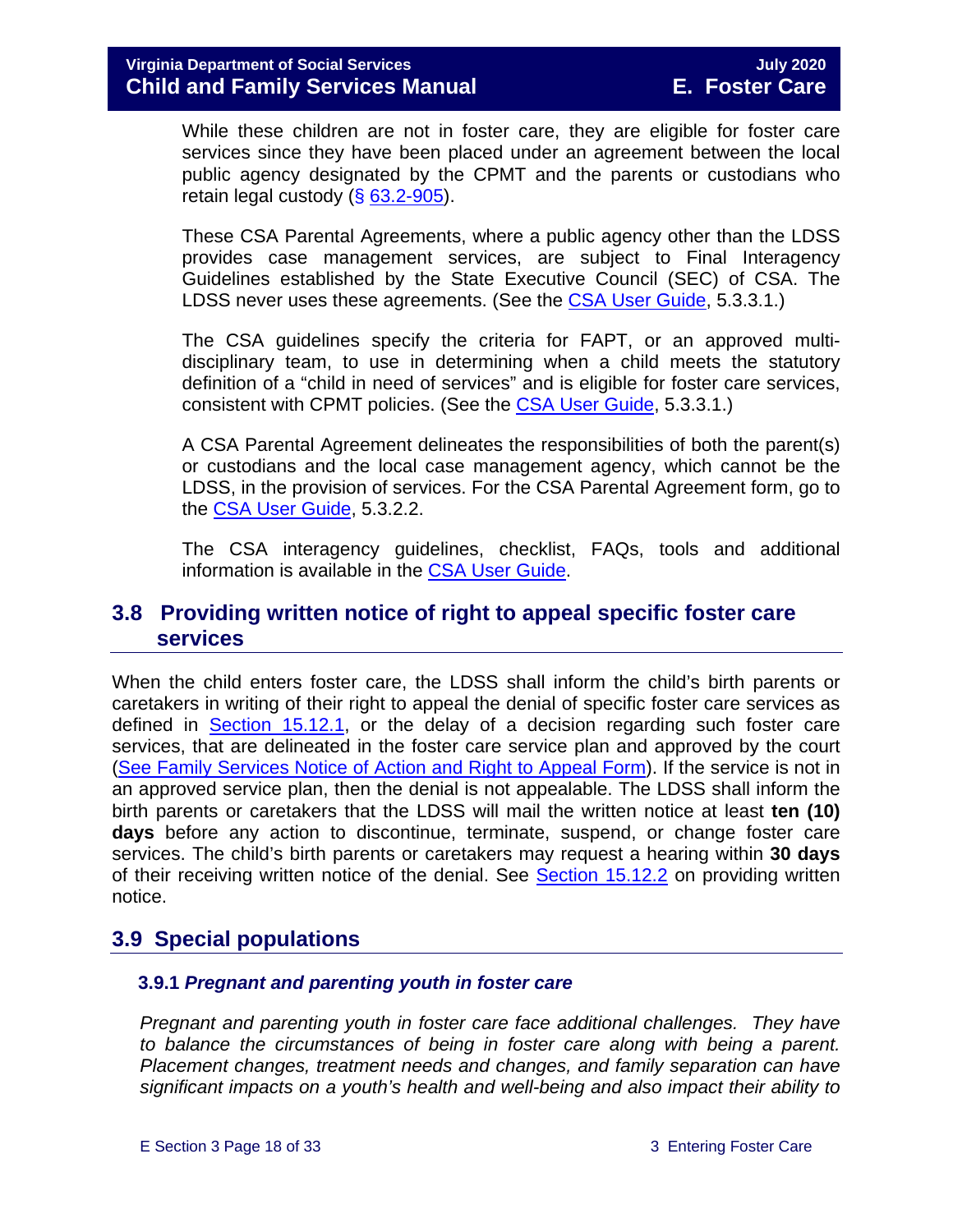#### **Virginia Department of Social Services July 2020 Child and Family Services Manual E. Foster Care**

*take care of their child. Pregnant and parenting youth should be placed in the least restrictive, most family-like setting and their children should remain with them in placement, whenever possible. Service workers should explore services as early as possible to help promote the health of pregnant youth and their children through prenatal and post-natal services and to prevent the separation of parenting youth from their children by providing parenting skills and support services. If it is necessary to assume custody of a minor child of a youth in foster care, the service worker must document all efforts to work towards placing the child with their parent in both of the foster care plans. Service workers should address the needs of both mothers and fathers who are placed in foster care, including supporting their continued contact with their child when their child's primary residence is with someone else.*

*Service workers must document in the child welfare information system on the child's general information screen the Pregnant/Parenting Youth in Foster Care designation.*

#### *3.9.1.1 Services for pregnant and parenting youth*

*Pregnant and parenting youth (mothers and fathers) in foster care are eligible for parent support services through Medicaid, CSA, independent living funds, and PSSF. These services are designed to support and strengthen the youth's parenting capacity. Parent support services can include a wide variety of services such as family counseling, parental capacity evaluations, parent-child attachment services, and more. Additionally, their minor child may be eligible for services through a prevention services case.* 

*If the parenting youth and child require services, the service worker should open a prevention case in the child welfare information system. The minor child would be identified as the child in the case and the youth in foster care would be identified as the parent/caretaker. These cases will need to follow the prevention case requirements outlined in [Section 2.11](https://fusion.dss.virginia.gov/dfs/DFS-Home/Prevention-Services/Prevention-Services-Guidance) of Prevention guidance including developing a prevention case plan. This prevention plan must be included with the foster care plan for the youth's foster care hearing (*§ *[16.1-](https://law.lis.virginia.gov/vacode/title16.1/chapter11/section16.1-281/) [281\)](https://law.lis.virginia.gov/vacode/title16.1/chapter11/section16.1-281/).* 

#### *3.9.1.2 Foster care plan and documentation requirements*

*For all pregnant or parenting youth in foster care, their foster care plan must include (§ [16.1-281\)](https://law.lis.virginia.gov/vacode/title16.1/chapter11/section16.1-281/):*

- *A list of the services and programs to be provided to or on behalf of the child to ensure parental readiness or capability, and*
- *A description of the foster care prevention strategy for any child born to the child in foster care.*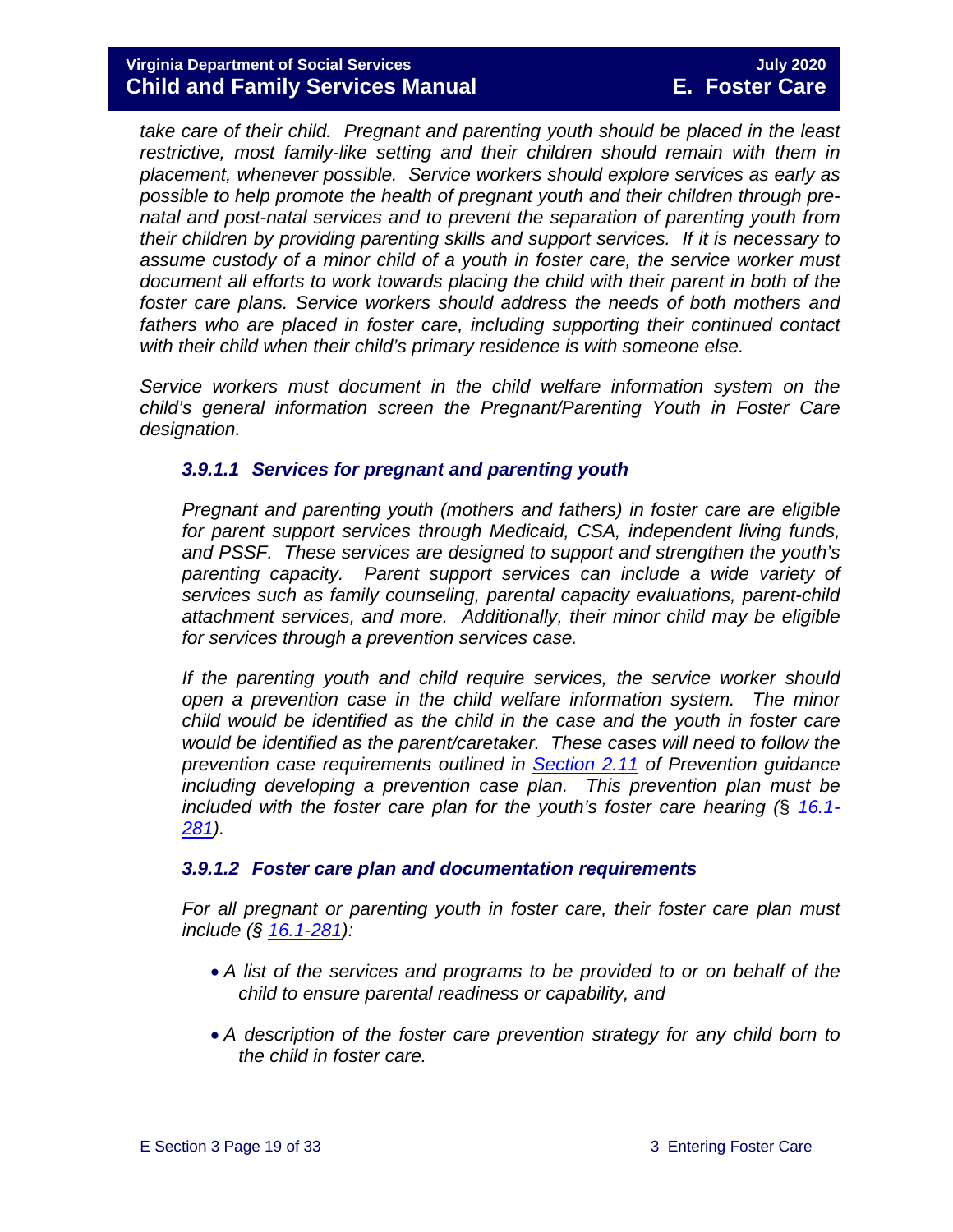*For youth and their children who are receiving prevention services, the prevention strategy should be included in the prevention plan which is attached to the foster care plan. For youth who are not receiving prevention services, an explanation of why can be included on the child's Foster Care Plan Part A.* 

#### *3.9.1.3 Minor child of youth in foster care*

The minor child of a youth in foster care, who is living in a foster home or residential facility with his or her parent and who is in the custody of the parent, shall be eligible to receive a foster care maintenance payment and shall not be eligible for TANF. The foster care provider should receive a basic maintenance payment for the minor child in the amount appropriate for the age of the child and from the same funding source as the parent of the child (i.e., title IV-E or state pool funds). The minor child is not eligible for enhanced maintenance.

- The foster care provider is responsible for providing room and board and ensuring that the payment is used to meet the child's needs.
- The minor child of a foster youth remains the responsibility of his or her parent, unless custody has been removed.
- The minor child shall be listed in OASIS with the foster youth (parent).
- The minor child is eligible for Medicaid, services, and child support services

The service worker does not open a case for the minor child; all costs are paid under the foster youth's case. If the foster youth resides in a residential facility with her minor child, the rate paid will be the rate negotiated with the facility for maintenance for the minor child. If the *youth, who is under the age of 18,* lives in an independent living arrangement, and is receiving the Independent Living Stipend, the minor child *is not eligible for a maintenance payment but* may be eligible for TANF. If the foster youth lives in an independent living arrangement and is receiving a maintenance payment as a Fostering Futures participant, the minor child is also eligible for a maintenance payment and would not be eligible for TANF.

The maintenance payment should be added to the foster youth's foster care payment (*as one payment*). *For youth who reside in supervised independent living settings under Fostering Futures, the foster care payment is sent to the youth. For all other settings, the foster care payment is made to the placement provider.*

• If the minor child of a foster youth has his or her own income (i.e., SSI, SSA, or child support), these resources shall be used toward the maintenance cost.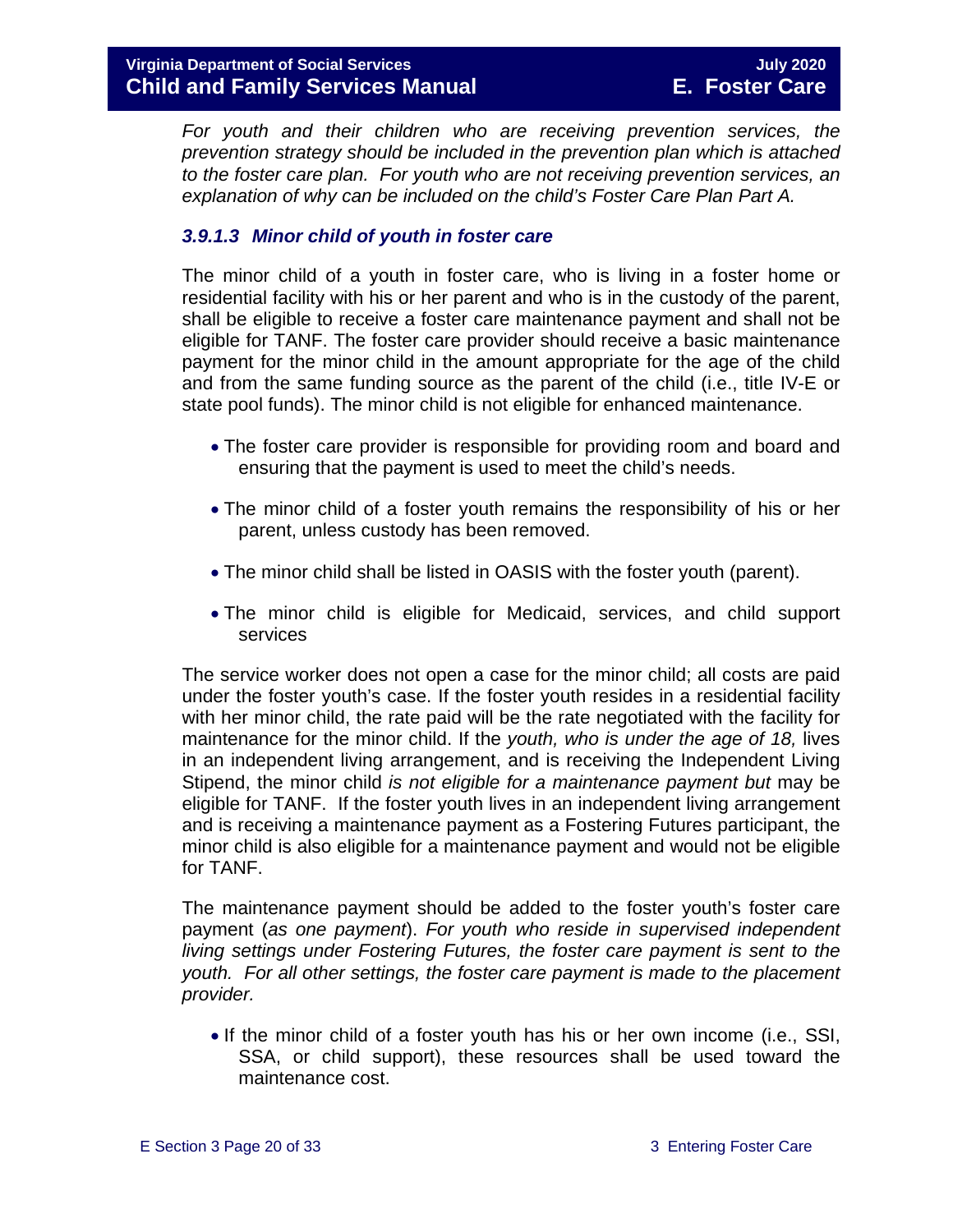• If the LDSS finds it necessary to assume custody of a child of a foster youth, the child of the foster youth may be eligible for title IV-E or state pool funds. Eligibility for the child of the foster youth is determined in the same manner as are all other children in foster care.

#### <span id="page-20-0"></span>**3.9.2 Indian child of a tribe**

#### **3.9.2.1 Federal definition of Indian Child**

Children of Native American or Alaskan Eskimo or Aleut heritage of a federally recognized tribe are subject to the [Indian Child Welfare Act](http://www.gpo.gov/fdsys/pkg/USCODE-2010-title25/pdf/USCODE-2010-title25-chap21.pdf) (ICWA). Virginia currently has seven (7) federally recognized tribes. In January 2016, The United States Department of Interior granted federal recognition to the Virginia Pamunkey Indian Tribe. In January 2018, the following tribes were granted federal recognition: Chickahominy, Eastern Chickahominy, Monocan, Nansemond, Rappahannock, and Upper Mattaponi.

A child is covered by ICWA when the child meets the federal definition of an Indian Child. Specifically, the child is an unmarried person under the age of 18 and is either:

- A member of a federally recognized Indian tribe; or
- Eligible for membership in a federally recognized Indian tribe and is the biological child of a member of a federally recognized Indian tribe [\(25](http://www.gpo.gov/fdsys/pkg/USCODE-2011-title25/pdf/USCODE-2011-title25-chap21.pdf)  [U.S.C. § 1903\)](http://www.gpo.gov/fdsys/pkg/USCODE-2011-title25/pdf/USCODE-2011-title25-chap21.pdf).

Under federal law, individual tribes have the right to determine eligibility and/or membership. However, in order for ICWA to apply, the child shall meet one of the criteria above.

#### **3.9.2.2 Determination of Indian status**

The LDSS shall treat all children in foster care or at risk of entering foster care as an Indian child until it is determined that the child is not of American Indian or Alaskan Eskimo or Aleut heritage, and the child does not belong to a tribe located in or outside Virginia. The LDSS worker shall ask the following individuals if the child, the child's parents, or his/her grandparents are identified with or members of an Indian tribe:

- The child (if age appropriate),
- The caregiver, and
- Any other person with knowledge of the child, parent or alleged parent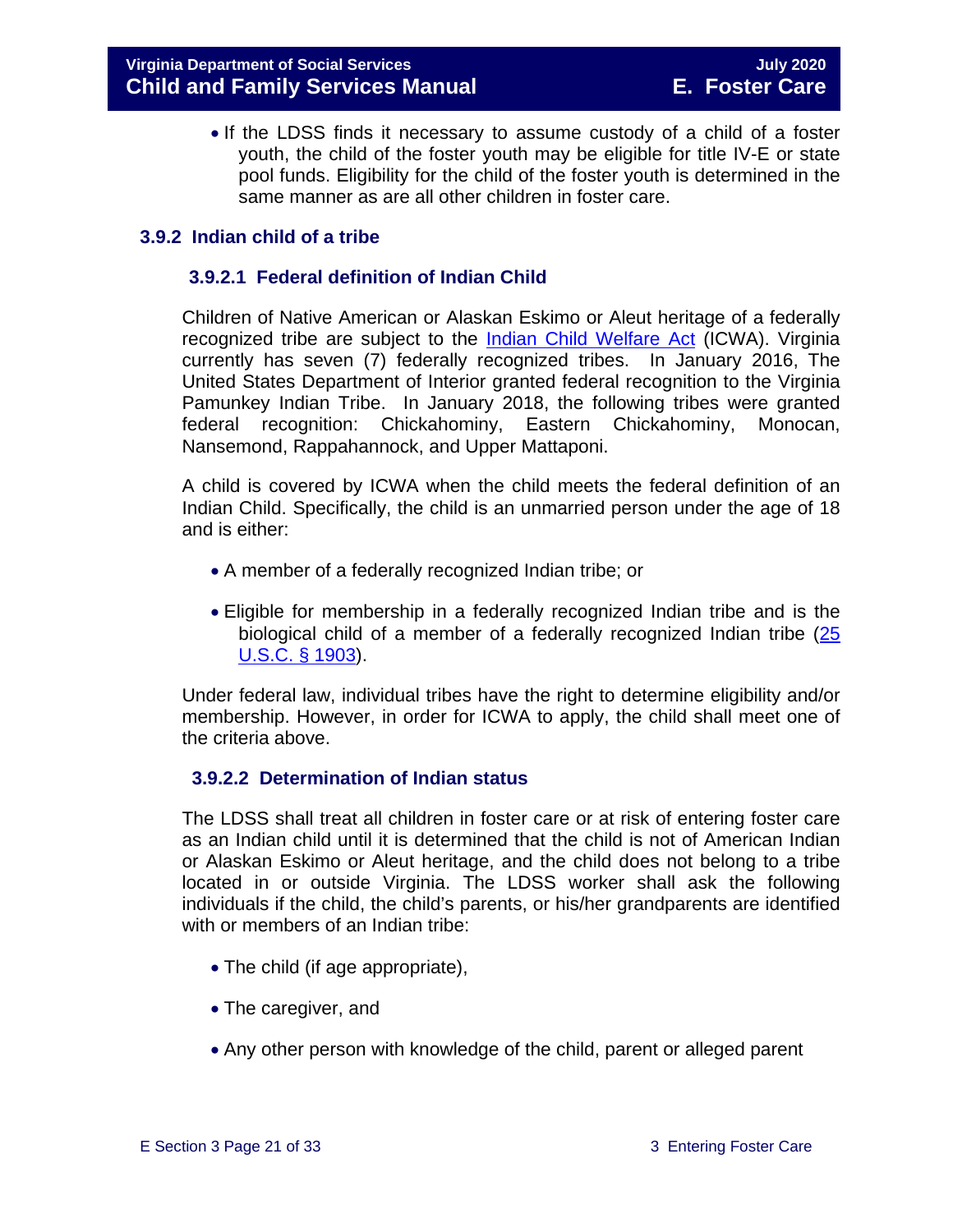This information shall be documented in OASIS using "Indian Status" as the purpose of the contact.

In the event that the LDSS determines the child, the child's parents or his/her grandparents are identified with an Indian tribe, the following steps shall be taken by the service worker to confirm the tribe's status:

- Contact the [Bureau of Indian Affairs Eastern Regional Office](http://www.bia.gov/WhoWeAre/RegionalOffices/Eastern/index.htm) at its website or at 615-564-6500 for guidance on ICWA notification procedures for state recognized tribes
- Review the semi-annual publication of the [Tribal Leaders Directory](http://www.bia.gov/WhoWeAre/BIA/OIS/TribalGovernmentServices/TribalDirectory/index.htm) on the website of the [U. S. Department of the Interior Bureau of Indian Affairs.](http://www.bia.gov/) The directory provides the name, address, and contact information for each of the federally recognized Indian tribes. In the back, the directory has a copy of the Federal Register listing the "Indian Entities Recognized and Eligible to Receive Services from the United States Bureau of Indian Affairs." To see if there is a later version of this listing, go to [Federal Register,](https://www.federalregister.gov/) click on" browse," and search for "Indian Entities Recognized."

If the tribe is a federally recognized tribe, the worker shall:

- Gather the following information, if available, from the child, parent, alleged parent, relative, and any other person with knowledge of the child's or parent's tribal affiliation:
	- $\circ$  The name of the tribe of which the child, parent, or alleged parent is a member or eligible for membership.
	- o The tribal enrollment or identification numbers of the parents or alleged parents and child(ren).
	- o Name of the following relatives of the child:
		- **Birth mother's maiden name.**
		- **Maternal and paternal grandparents.**
		- Alleged biological and/or legal father(s).
	- o Birth dates and birthplaces of the child, parents, and alleged parent.
	- o Social Security numbers for the child, parents, and alleged parent.
	- o If either birth parent was adopted, obtain the name of his or her birth parents (if available).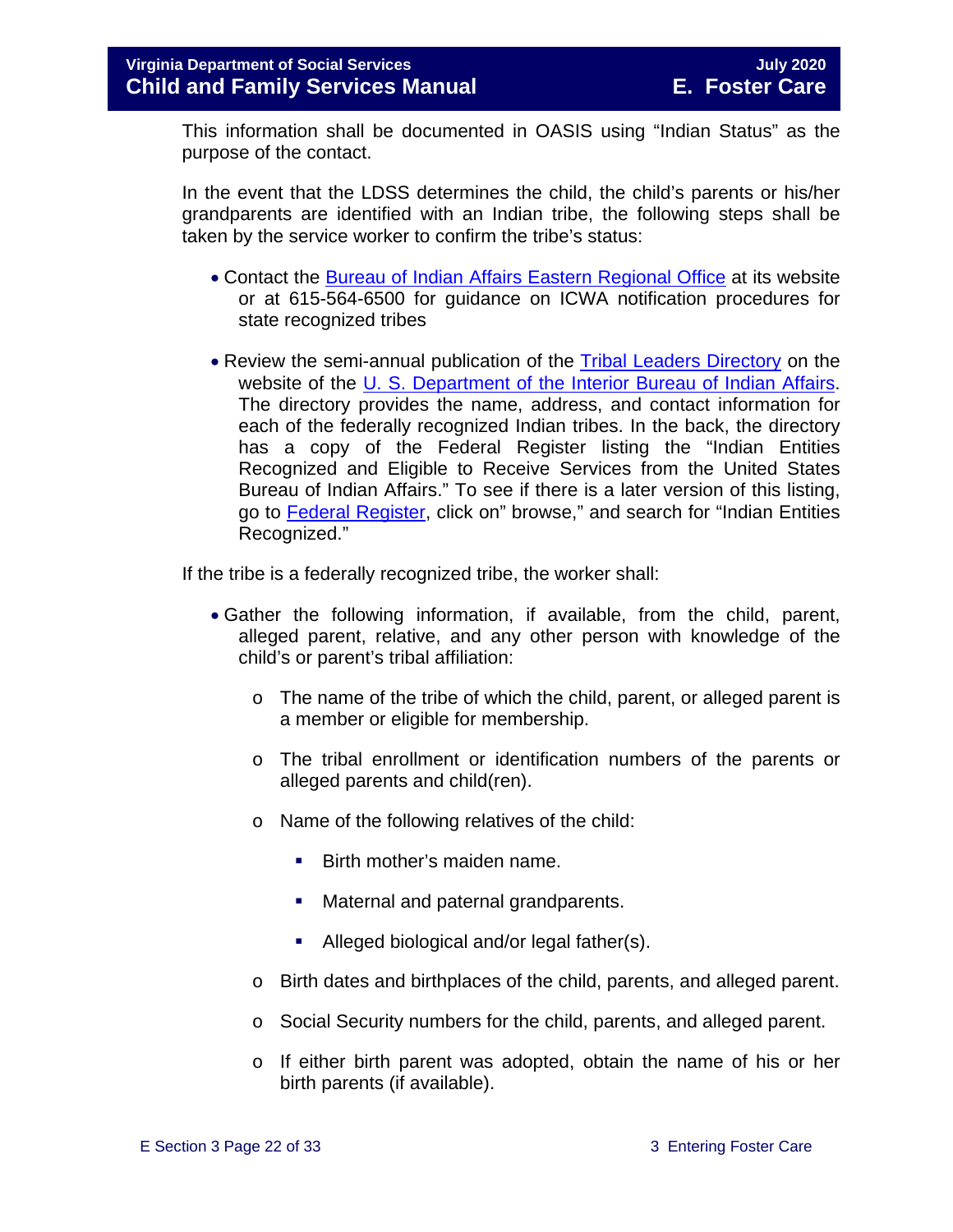- o Other information about extended family members including the names, clan affiliations, dates of birth, and addresses of grandparents, aunts, uncles, cousins, great grandparents, stepparents, first and second cousins.
- Identify the geographic location, the Bureau of Indian Affairs Regional Office of the tribe, and contact information of the Indian Child Welfare Designated Agent for the tribe.
- Contact the Child Welfare Designated Agent and request contact information including the name, address, and telephone number of the tribal social service program and/or ICWA representative of the tribe.
	- o Newly recognized tribes may not have a Child Welfare Designated Agent and/or ICWA representative. In these circumstances, the service worker is required to contact the head of the tribe. Notification to the tribe needs to be completed in writing via certified mail. If initial contact is by phone, the service worker is still required to send written notification to the head of the tribe or the designated representative via certified mail.
- Contact the tribal social service and/or ICWA representative and request in writing that the tribe confirm the child's membership or eligibility for membership as the biological child of a member of the tribe. The service worker shall provide the social service and/or ICWA representative with all the identifying information listed above to assist in the confirmation or determination of membership.
- Document clearly in OASIS (using "Indian Status" as the purpose of the contact) and the foster care paper case record the determination that the child is an Indian child, as confirmed by the tribe. The tribe believed to be the child's tribe is the only entity that can make a determination of whether a child is an Indian child or not. A tribal determination of membership is conclusive because each tribe defines the criteria for membership in the tribe and determines who meets those criteria.
- Document in the case record all inquiries and contacts made to investigate whether or not a child is an Indian child. The case record should include copies of all written correspondence to the tribe and correspondence from the tribe. Additionally, copies of the certified mail return receipts for the written notification should be included in the case record.
- Inquire of the tribal social service and/or ICWA representative if the tribe is willing to assume custodial responsibility for the child, once tribal membership in a federally recognized tribe is confirmed.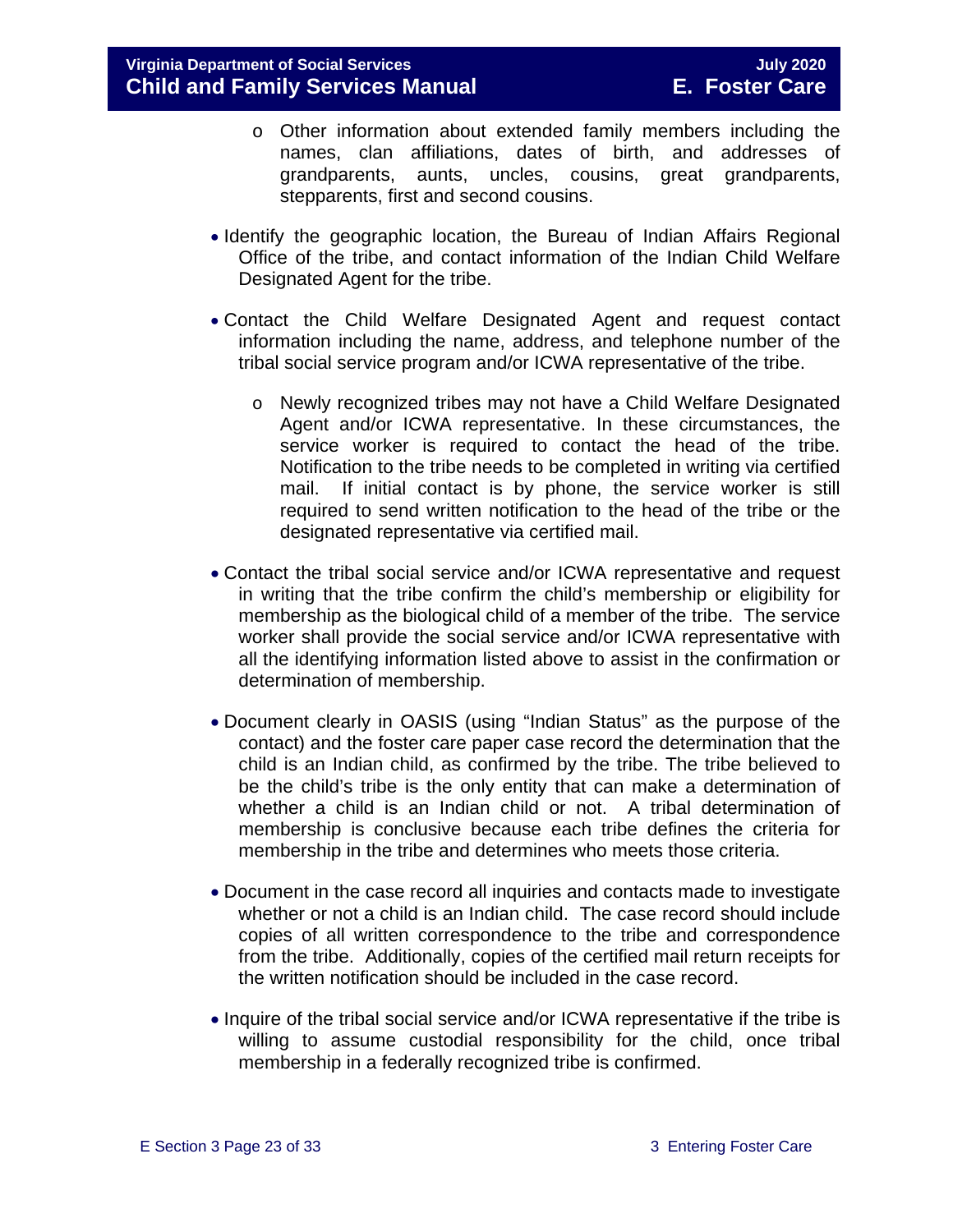• Inquire of the tribe of any potential placement resources in accordance with [Section 3.9.2.7.1.](#page-28-0)

#### **3.9.2.3 Requirements for active efforts**

ICWA requires that active efforts shall be made to maintain and reunite an Indian child with his/her family or tribal community.

Active efforts are more than reasonable efforts as required by title IV-E of the Social Security Act [\(42 U.S.C. 671\(](http://api.fdsys.gov/link?collection=uscode&title=42&year=mostrecent§ion=671&type=usc&link-type=html)a)(15)). Active efforts are also separate and distinct from requirements of the Adoption and Safe Families Act (ASFA), [42](http://api.fdsys.gov/link?collection=uscode&title=42&year=mostrecent§ion=1305&type=usc&link-type=html)  [U.S.C. 1305.](http://api.fdsys.gov/link?collection=uscode&title=42&year=mostrecent§ion=1305&type=usc&link-type=html) ASFA's exceptions to reunification efforts do not apply to ICWA proceedings. Refer to [42 U.S.C. 1305](http://api.fdsys.gov/link?collection=uscode&title=42&year=mostrecent§ion=1305&type=usc&link-type=html) for a list of those exceptions.

Examples of active efforts include, but are not limited to:

- Engaging the Indian child, his/her parents, extended family members, and custodian(s);
- Taking necessary steps to keep siblings together;
- Identifying appropriate services and helping the parents overcome barriers, including actively assisting them in obtaining such services;
- Identifying, notifying, and inviting representatives of the Indian child's tribe to participate in Family Partnership Meetings (FPM) [\(see Section 2.9\)](https://fusion.dss.virginia.gov/Portals/%5bdfs%5d/Files/DFS%20Manuals/Foster%20Care%20Manuals/Foster%20Care%20Manual%2007-2020/Final%20Foster%20Care%20Manual%2007-2020/section_2_engaging_the_child_family_and_significant_adults.pdf#page=19);
- Conducting or causing to be conducted a diligent search for the Indian child's extended family members for assistance and possible placement;
- Involving and using available resources of the extended family, the child's Indian tribe, Indian social service agencies and individual caregivers.

#### **3.9.2.4 When ICWA is not applicable**

A child of Indian heritage who is officially determined to be neither a member nor eligible for membership in a federally recognized tribe is not subject to the requirements of the ICWA. The service worker shall document in the case record, the steps taken to determine the child's Indian/tribal ancestry and the tribe's written statement declaring the child ineligible for membership. Document any phone calls from the tribe stating that the child is not eligible and incorporate into any court hearing the tribe's written statement or documented phone call that the child is ineligible for tribal membership.

A child belonging to a Virginia tribe, that is not federally recognized, is not subject to the Indian Child Welfare Act, and the local court has jurisdiction. When a child entering care is believed or known to have Virginia Indian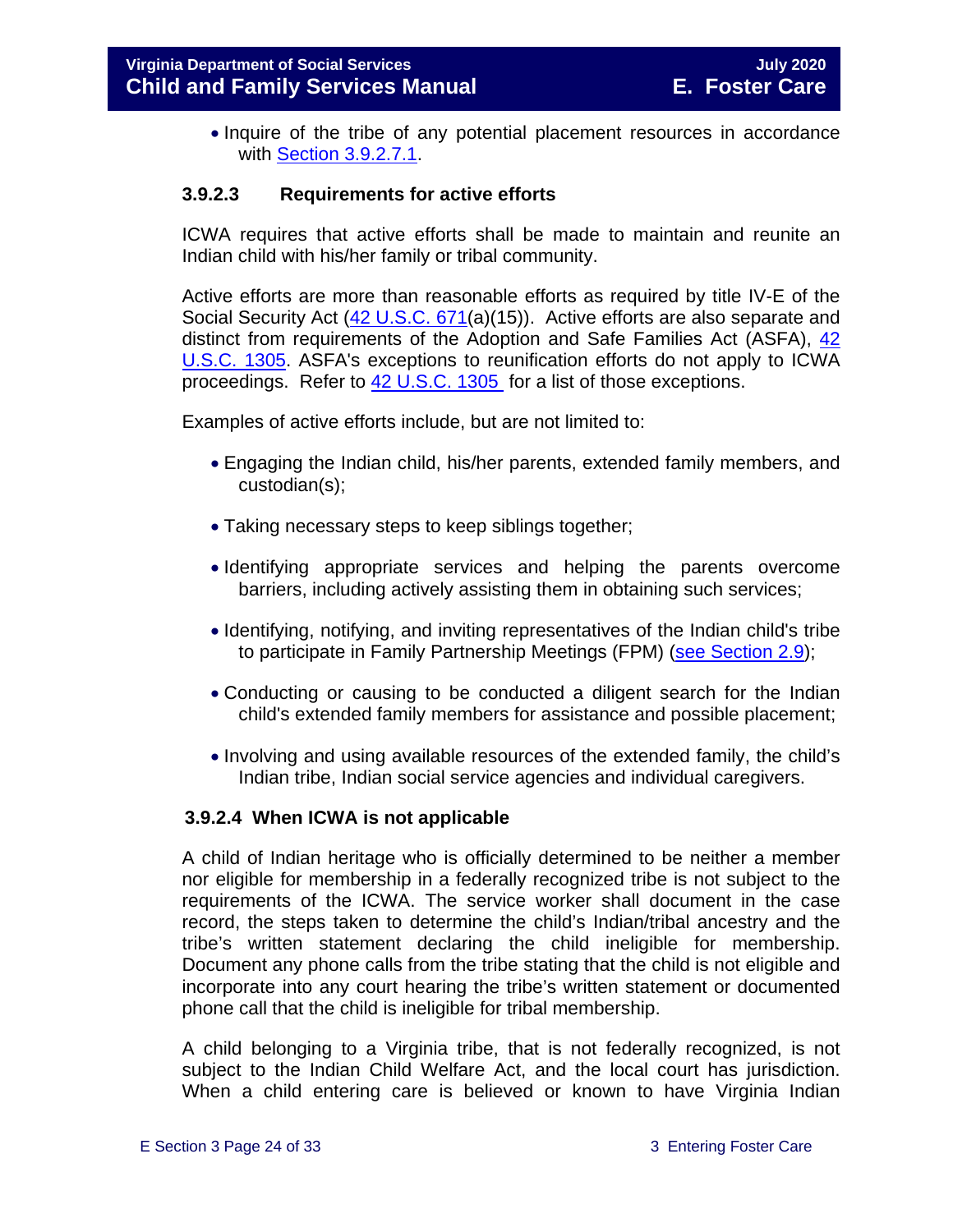heritage, the LDSS shall immediately contact the Bureau of Indian Affairs [Eastern Regional Office](http://www.bia.gov/WhoWeAre/RegionalOffices/Eastern/index.htm) at its website or call 615-564-6500 for guidance on ICWA notification procedures for state recognized tribes.

In instances where ICWA does not apply but the child is of Indian heritage, a member of a Virginia tribe that is not federally recognized, or considered Indian by the Indian community, the LDSS should consider tribal culture and connections in the placement and care of the child.

In addition to following all ICWA requirements, LDSS are strongly encouraged to contact Virginia tribes in their service areas and work to build and strengthen relationships and address the needs of Indian children. The contact list for Virginia Tribes can be found [here.](https://www.commonwealth.virginia.gov/virginia-indians/state-recognized-tribes/)

#### **3.9.2.5 Transfer of an Indian child to a tribal agency**

When it is determined that the child is a member of a federally recognized tribe. the LDSS shall work in consultation with either parent, the Indian custodian, or the tribe on transfer procedures. The tribe's right to request a transfer to a tribal court can occur at any court proceeding, however, good cause may exist for the transfer not to occur. For example, a tribe may decide that a transfer is not appropriate until the termination of parental rights is being determined. Procedures for transferring a child to a tribe will be situational depending on the age of the child and requirements or needs of the tribe.

The transfer procedures shall not impact the child's eligibility, receipt of services, or payment under title IV-E or the medical assistance program operated under title XIX (Medicaid).

The LDSS shall establish eligibility for title IV-E at the time of transfer, if an eligibility determination is not already completed.

The LDSS shall provide essential documents and information necessary to continue the child's eligibility under title IV-E and Medicaid program under title XIX to the tribal title IV-E agency or an Indian Tribe with a title IV-E agreement, including but not limited to the following:

- All judicial determinations to the effect that continuation in the home from which the child was removed would be contrary to the welfare of the child and that reasonable efforts described in section 471(a)(15) of the Social Security Act have been made.
- Other documentation that the State agency has that relates to the child's title IV-E eligibility under §§ [Sections 472](http://www.ssa.gov/OP_Home/ssact/title04/0472.htm) and [473](http://www.socialsecurity.gov/OP_Home/ssact/title04/0473.htm) of the Social Security Act.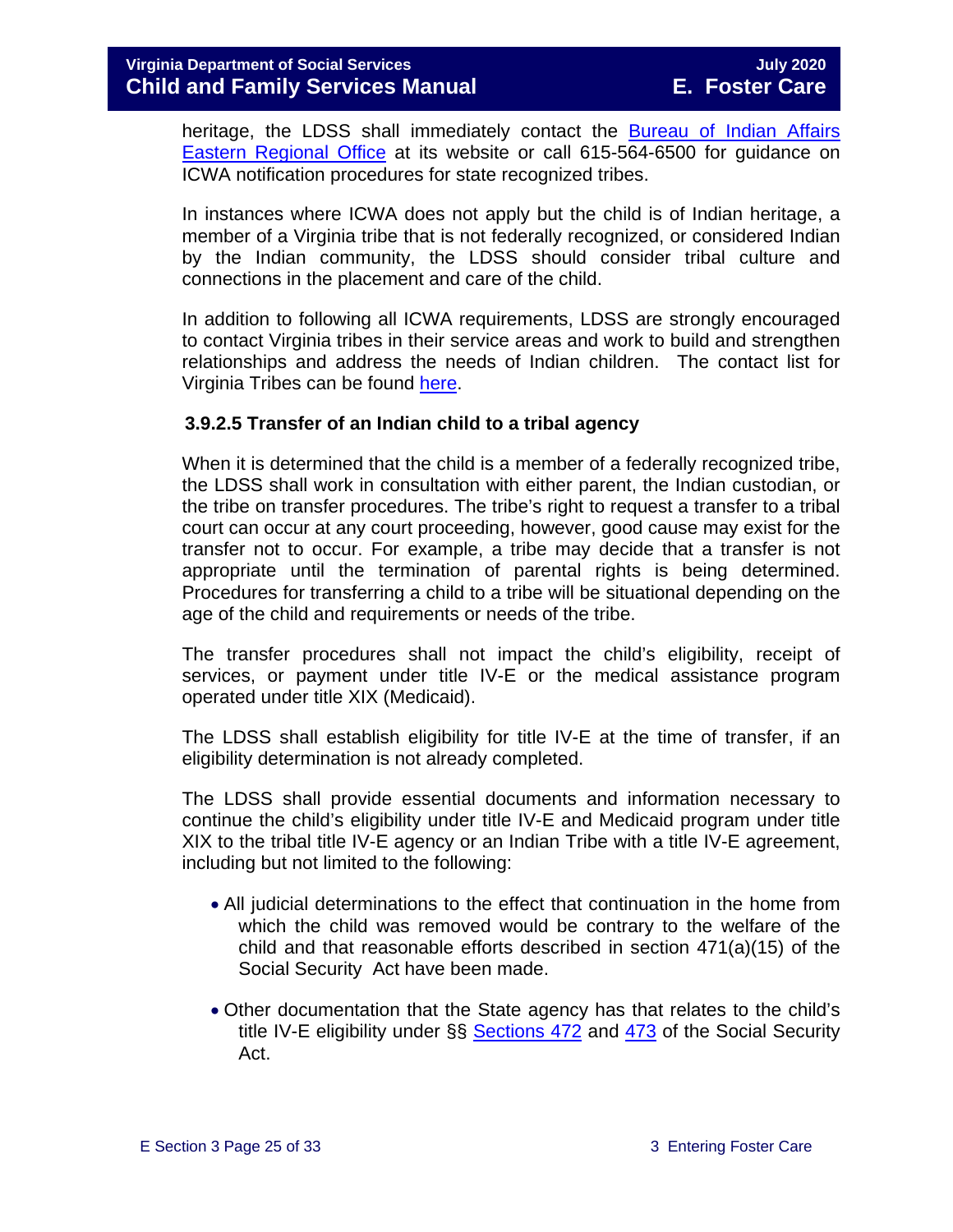- Information and documentation available to the agency regarding the child's eligibility or potential eligibility for other Federal benefits.
- Copy of the case plan developed including health and education records of the child.
- Documentation of the child's placement settings, including written documentation of the approval status of the current placement.
- Any other available information the tribe may request including but not limited to:
	- o Identifying information on the child, parents, and relatives.
	- o Special needs the Indian child may have.
	- o Resources utilized or needed to meet the needs of the child.
	- o The identified CPS risks and safety factors that caused the necessary removal.
	- o Any assessments on the child and/or parents identifying strengths and needs.
	- o Information about any relative or other significant person who is willing and able to care for the child.
	- o Copies of OASIS or paper case records

The service worker shall coordinate with the tribal court and/or an ICWA representative regarding the transfer of the child to the tribal agency:

- Obtain the parent's, guardian's, caregiver's or Indian custodian's (if available) agreement with the child's transfer to the tribe (if the parent objects to transfer to the tribe, contact the local attorney's office).
- Obtain the date, time and name of the tribal representative who will take physical custody of the child.
- When the tribe takes physical custody of the child, the acceptance and transfer of custody should be documented by written verification of the tribal representative's authority and acceptance of custody should be obtained and filed in the case file.
- Provide notice to the court that the tribe is assuming the child's custody so the court can determine appropriate action on the court's case.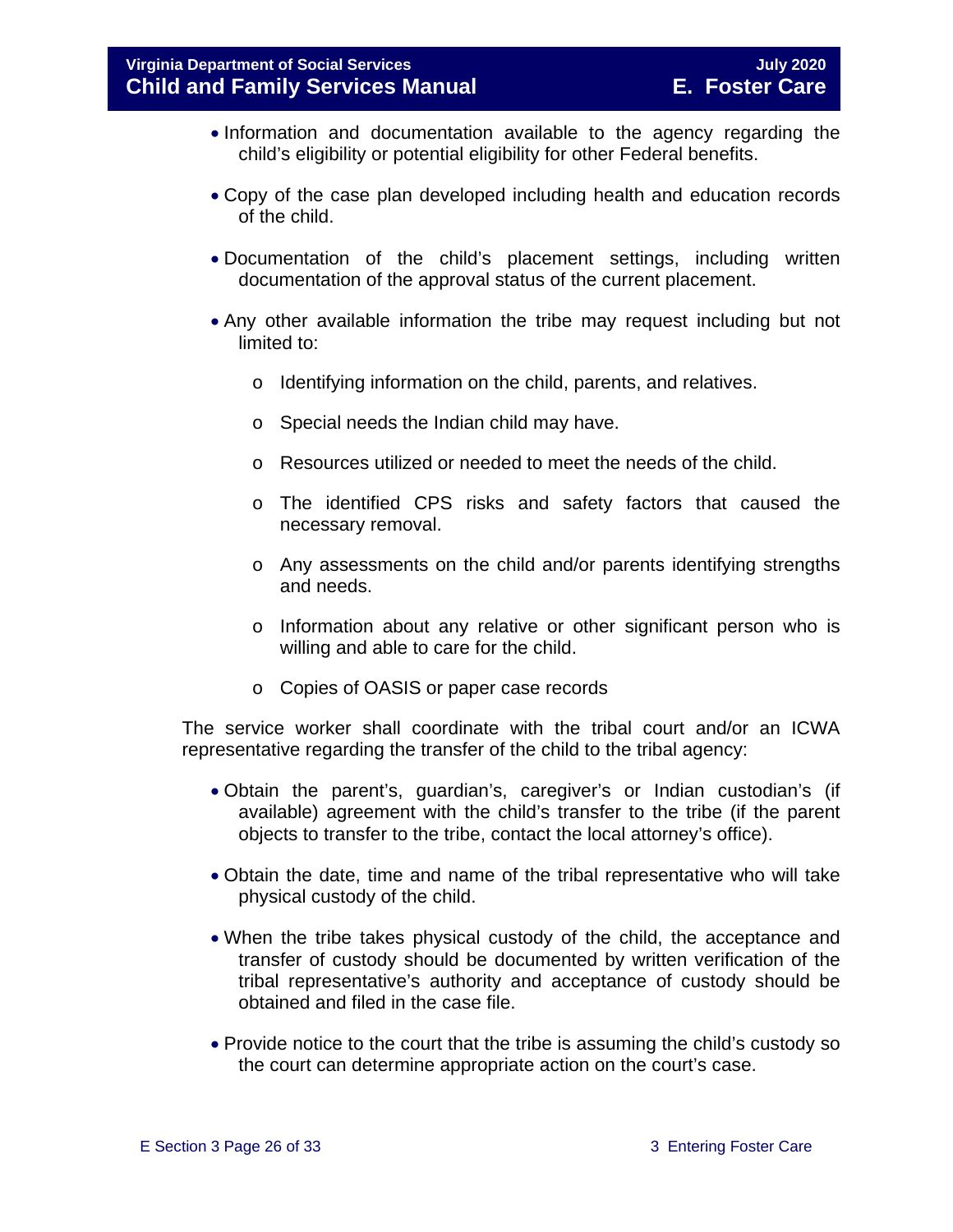#### **3.9.2.6 Membership or eligibilty in more than one tribe**

If an Indian child is a member or eligible for membership in more than one federally recognized tribe, the LDSS shall notify and work in collaboration with all tribes of which the child may be a member or eligible for membership. The notification provided to each tribe should specify the other tribe or tribes of which the child has membership or is eligible for membership. ICWA requires that the Indian tribe with which the child has more significant contacts shall be designated as the child's tribe.

To determine significant contacts, the LDSS should gather the following information from the child, the child's parent, alleged parent, relative, and any other person with knowledge of the child's or parent's tribal affiliation:

- Preference of the parents for membership of the child;
- Length of time at residence on or near the reservation of each tribe;
- Tribal membership of custodial parents or Indian custodian; and,
- Interest of each tribe in response to the notice that the child is involved in a child custody proceeding;

If an Indian child is already a member of a tribe, but is also eligible for membership in another tribe, consideration should be given to the tribe in which the Indian child is a member, unless otherwise agreed to by the tribes.

If the Indian child is not a member of any tribe, the LDSS should provide an opportunity for the tribes to work together to determine which of them should be the designated tribe. If the tribes do not agree, the following factors should be considered in designating the Indian child's tribe:

- The preference of the parents or extended family members who are likely to become foster care or adoptive placements; and/or,
- Tribal membership of custodial parent or Indian custodian; and/or,
- If applicable, length of time the child resided on or near the reservation of each tribe; and/or,
- Whether there has been previous court involvement with respect to the child by a court or one of the tribes; and/or,
- Self-identification by the child; and/or,
- Availability of placements.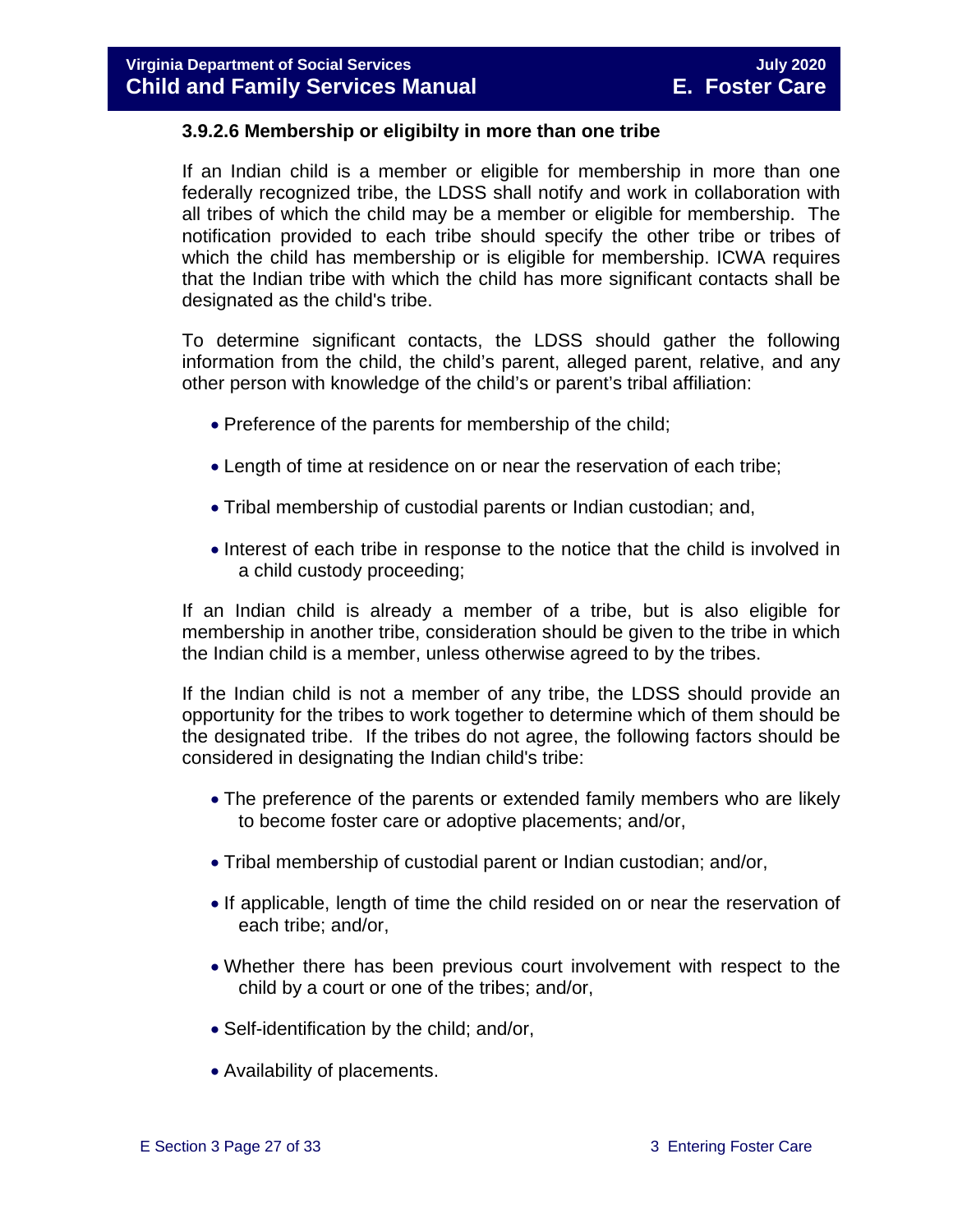In the event the child is eligible for membership in a tribe but is not yet a member, the LDSS should take the steps necessary to obtain membership for the child in his/her designated tribe. Once an Indian tribe is designated as the child's Indian tribe, the LDSS shall notify all involved tribes in writing of the determination.

#### **3.9.2.7 Non transfer of an Indian child to a tribal agency**

Upon request to transfer the child to a tribal agency, the court shall transfer the case unless good cause exists to deny the transfer due to any of the following reasons:

- Either parent objects;
- The tribal court declines;
- The court determines that good cause exists not to transfer.

The burden of establishing good cause not to transfer is on the party opposing the transfer. The reasons for such belief or assertion must be recorded in OASIS, in the paper case records, and made available to the party petitioning for transfer.

If the tribe indicates that it will not assume custodial responsibility for the child, the service worker shall:

- Provide reunification services to the family of an Indian child when the child is in out of home placement. The first priority is to facilitate family reunification as soon as possible.
- Involve parents, other family members, and to the greatest extent possible, the Indian child's tribe in developing a case plan aimed at enabling the family to care for the Indian child safely at home and a concurrent plan should a return home not be possible. If it appears that the Indian child will not be reunited within 12 months, the service worker in collaboration with the Indian child's tribe, will implement the concurrent plan aimed at placement with the identified permanent placement for the child. The service worker shall strongly and regularly encourage the tribe to assist in the early identification of an appropriate permanent placement for the child and will place the child with the tribe's identified resource, unless there is a safety risk with the placement resource.
- Make active efforts to ensure that the Indian child's tribe and/or parent's tribe participate in the development of the foster care plan. The tribe's participation may be in person, by telephone or another effective means of communication.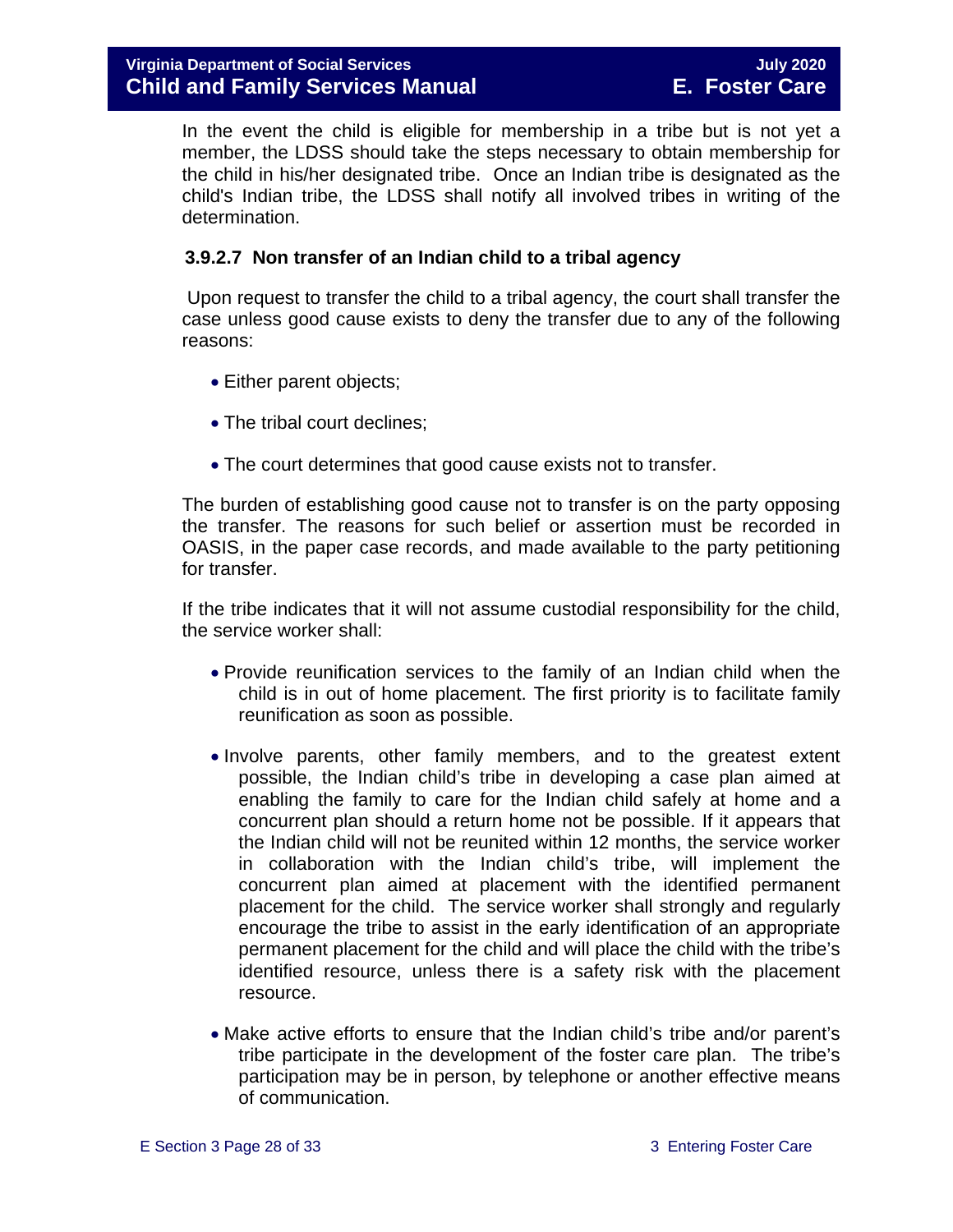- Contact the tribal social services and or ICWA representative and ask assistance from the tribe with the identification and provision of culturally appropriate services and programs that may be available through the tribe or an American Indian cultural center in the area or in close proximity that may assist the child or parents.
- Ensure that services and programs are culturally competent and delivered in a manner that incorporates, when appropriate, American Indian ceremonial and religious practices, family team decision making, talking circles, and programs that provide services specifically designed for Indian children and families that reflect American Indian values and beliefs in the family.

#### <span id="page-28-0"></span>**3.9.2.7.1 Indian child placement and placement preferences**

The ICWA sets forth standards that govern where Indian children accepted for foster care or adoption may be placed. These standards are as follows:

- The Indian child shall be placed in the least restrictive setting which most approximates a family in which his special needs, if any, may be met.
- The Indian child shall be placed within reasonable proximity of his home taking into consideration any special needs of the child.
- In any foster care placement, a preference shall be given to a placement with:
	- o A member of the Indian child's extended family;
	- o A foster home, licensed and approved or specified by the Indian tribe;
	- o An Indian foster home licensed or approved by an authorized non-Indian licensing authority; OR
	- o An institution for children approved by an Indian tribe or operated by an Indian organization, which has a program suitable to meet the Indian child's needs.

In the event that any party claims good cause exists to not follow the placement preference, the reasons for such belief or assertion must be recorded in OASIS, in the paper case records, and made available to the party involved in the proceeding and the Indian child's tribe. Establishing good cause not to follow placement preference shall be clear and convincing and the burden of the party seeking departure from placement preference.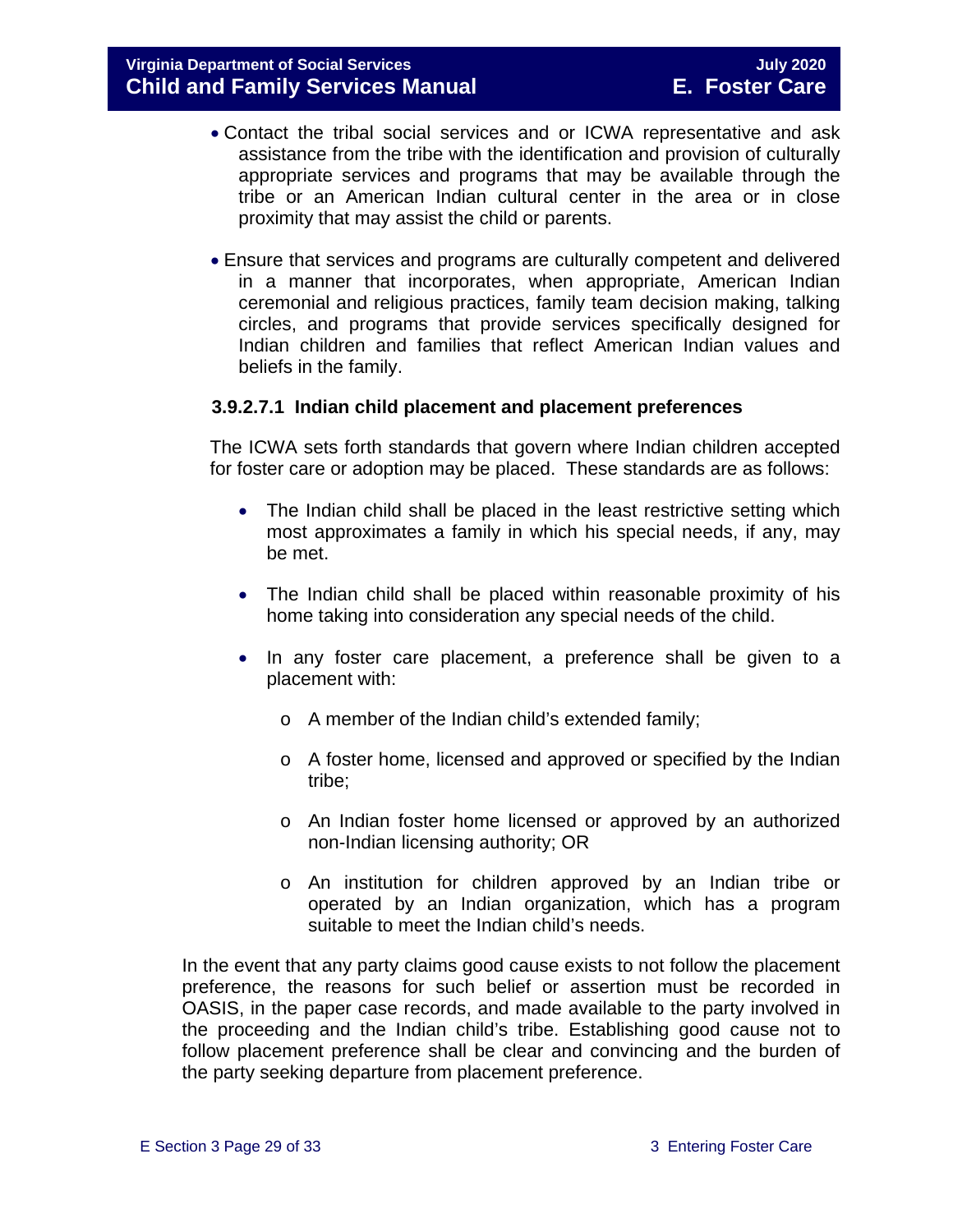A determination of good cause shall be based on one or more of the following considerations:

- The request of the parents, if both parents attest that they have reviewed the placement options that comply with the order of preference.
- The request of the child, if the child is able to understand and comprehend the decision that is being made.
- The extraordinary physical or emotional needs of the child, such as specialized treatment services that may be unavailable in the community where families who meet the criteria live, as established by testimony of a qualified expert witness;
- The unavailability of a placement after providing clear and convincing evidence by the LDSS as stated above and a determination by the court that active efforts have been made to find placements meeting the preference criteria, but none have been located.

#### <span id="page-29-0"></span>**3.9.3 Youth in Department of Juvenile Justice custody**

In August 2015, VDSS and the Virginia Department of Juvenile Justice (DJJ) developed and enacted a Memorandum of Agreement (MOA). The purpose of the MOA is to clearly identify the roles and responsibilities and provide instruction and guidance for both parties to serve the best interests of foster care youth committed to DJJ. The MOA specifically addresses those youth who were in the custody of the LDSS immediately prior to commitment and who have not attained the age of 21 upon their release. The MOA has been expanded to age 21 to include the Fostering Futures population. These procedures require coordination and cooperation between DJJ and LDSS staff prior to, during and following the youth's commitment. These procedures are in compliance with §§ [16.1-291,](http://leg1.state.va.us/cgi-bin/legp504.exe?000+cod+16.1-291) [16.1-293,](http://leg1.state.va.us/cgi-bin/legp504.exe?000+cod+16.1-293) and [16.1-294](http://leg1.state.va.us/cgi-bin/legp504.exe?000+cod+16.1-294) and should be considered best practice for the case supervision and management by the LDSS. The DSS-DJJ MOA, joint guidance, and instructions for entering the case in OASIS can be found [here.](https://fusion.dss.virginia.gov/dfs/DFS-Home/Foster-Care/Juvenile-Justice)

#### **3.9.3.1 Procedures immediately following commitment**

At the time a youth in the custody of the LDSS is committed to DJJ, the youth becomes a mandated population under foster care prevention for funding purposes. The juvenile and domestic relations Court Service Unit (CSU) shall maintain contact with the youth during commitment along with the LDSS.

Within **five (5) business days** after the youth's commitment or after becoming aware of the commitment, the LDSS, DJJ, the Guardian Ad Litem (GAL) and any other parties of the youth's dispositional hearing should identify potential dates and times to hold the FPM.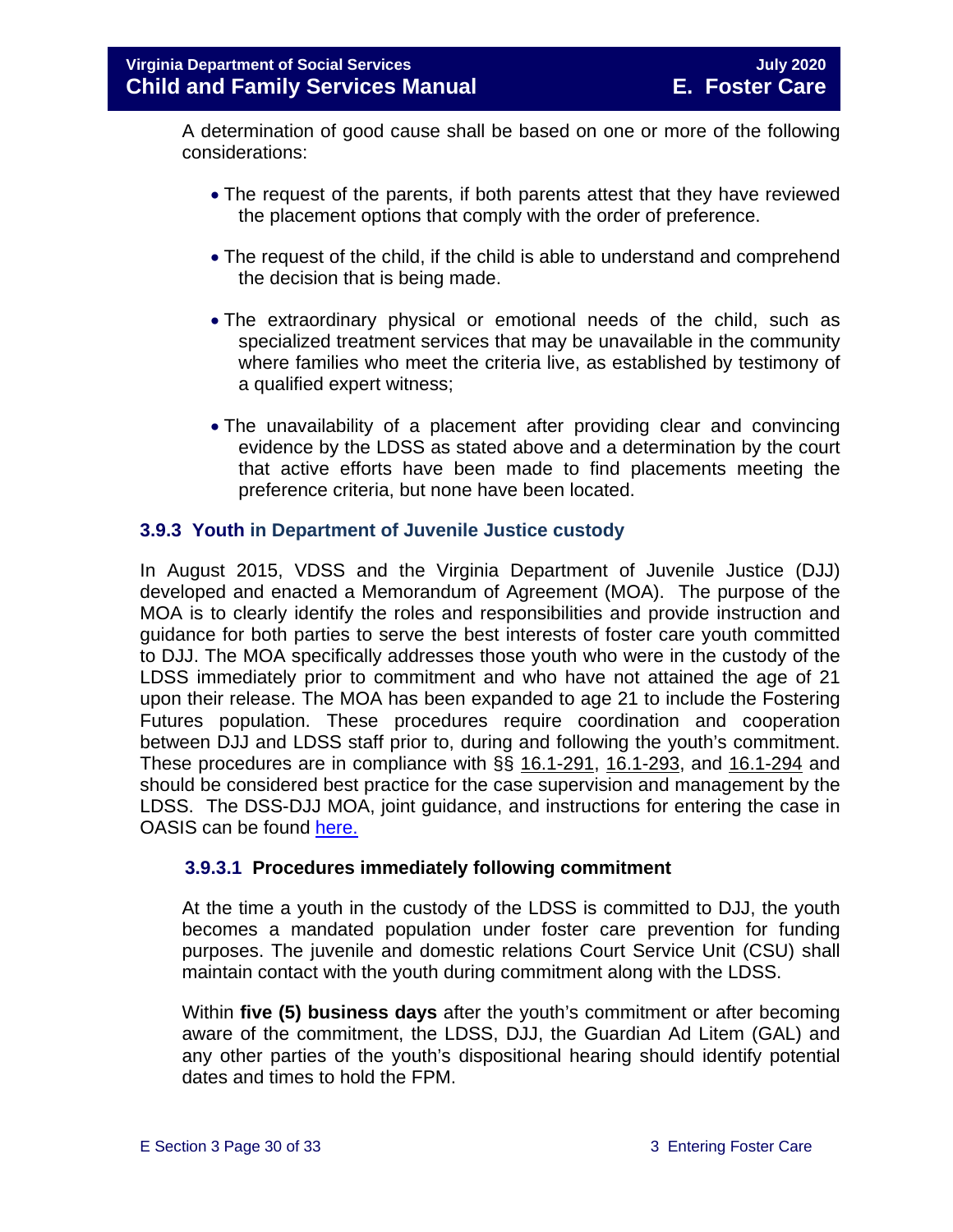A youth committed to DJJ is no longer in the custody of the LDSS and shall be discharged from foster care on the date of the court order. The case-type should be changed to "former foster care-committed to DJJ". Although the youth is no longer in LDSS custody, the LDSS service worker shall maintain contact with the youth and DJJ during the commitment time period when it is anticipated that the youth will return to LDSS custody at the end of the DJJ commitment. DJJ and LDSS should request that the court include in the Commitment order a provision that custody is transferred back to the LDSS upon the youth's release from commitment.

#### **3.9.3.2 Procedures during commitment**

The LDSS service worker and the CSU parole officer should work in collaboration to attend the case-staffing meeting and to notify the other of any staff changes in the CSU parole officer, LDSS service worker, or assigned counselor/case manager within **forty-eight (48) hours** of the change. LDSS shall be responsible for the following procedures while a youth is committed to DJJ:

- Maintain monthly contact with the youth. Face to face, in-person contacts at the juvenile correction center or other direct care placement facility shall occur every other month. For the alternating months, the visit may be conducted using the CSU's video conferencing technology.
- Participate in and provide input for Individualized Education Program (IEP) meetings and encourage and assist parents or other designated persons to attend.
- Forward any information from DJJ to the parent, other designated person as the educational decision maker, or person approved to receive information directly from DJJ.
- Coordinate a FPM:
	- No later than **five (5) business days** after the youth's commitment or after becoming aware of the commitment.
	- Six (6) months prior to the youth's anticipated release date.
	- Ninety (90) days prior to the youth's anticipated release date.
- File a Petition for Foster Care Review Hearing or Petition for Permanency Planning Hearing, as well as a foster care plan, 30 days prior to the juvenile's anticipated release date.

For suggested topics to be addressed at each occurrence of the FPM, refer to section [5.53 of the MOA.](https://fusion.dss.virginia.gov/Portals/%5Bdfs%5D/Files/Foster%20Care/Joint%20Guidance/Signed_MOA_for_VA_DSS__DJJ.PDF#page=9)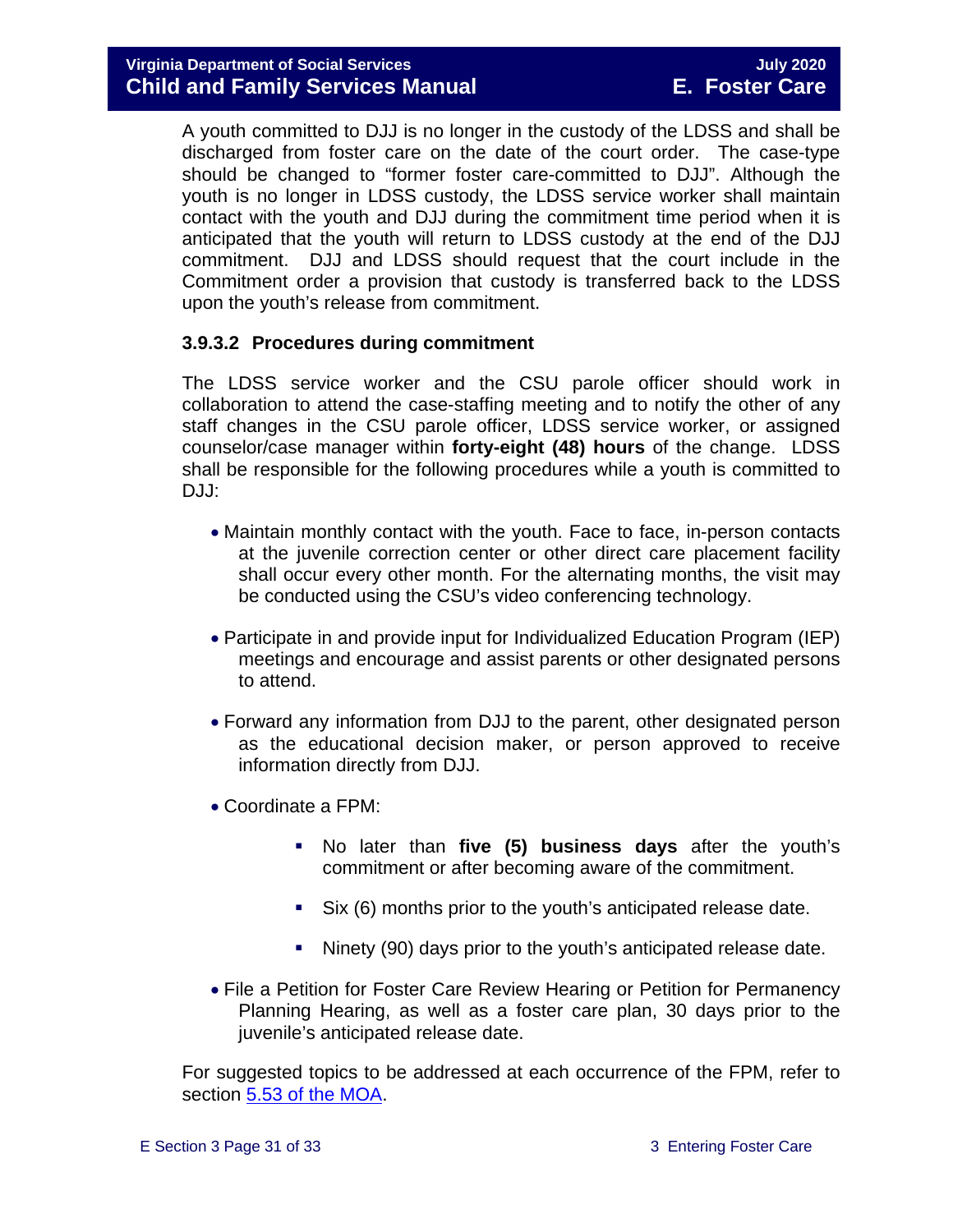Costs associated with the family's travel to a FPM may be reimbursed through CSA.

#### **3.9.3.3 Procedures post release**

Post-release supervision is the period that begins after a youth who has been committed to the DJJ returns to a local community for supervision. Post-release supervision or parole supervision of a youth is the responsibility of DJJ and not the LDSS.

The LDSS service worker should be responsible for the following upon the youth's release from DJJ:

- Transporting the youth to CSU to meet with the parole officer and review the rules of parole.
- Re-enrolling in school if applicable.
- Monitoring the youth's placement.
- Working on the youth's permanency goal.
- Reporting any non-compliance in writing with treatment and services to DJJ as soon as possible but no later than **forty-eight (48) hours** after receiving information.

#### **3.9.3.4 The youth's custody upon release from commitment**

In the event that the youth was in the custody of the LDSS immediately prior to his commitment to DJJ and has not attained the age of 18 years, the LDSS shall resume custody upon the youth's release. DJJ will consult with LDSS at least 90 days prior to the youth's release from commitment on parole supervision concerning return of the youth to the custody of the LDSS and the placement of the youth  $(\S 16.1-293)$  $(\S 16.1-293)$ .

Pre-release planning for the youth is integral to determining the best placement resource and service needs for the youth and should involve discussions with family, relatives, and the DJJ regarding the best alternatives for the youth. The LDSS is responsible for continuing to address barriers to achieving permanency throughout the youth's commitment. The LDSS is also responsible for considering and pursuing the feasibility of a safe placement with family members upon the youth's release as a step towards achieving timely permanency for the youth.

Code of Virginia (§ [16.1-293\)](https://law.lis.virginia.gov/vacode/16.1-293/) states that an alternative arrangement for the custody of the youth may be developed during the release planning process. When the LDSS determines that there is an appropriate alternative